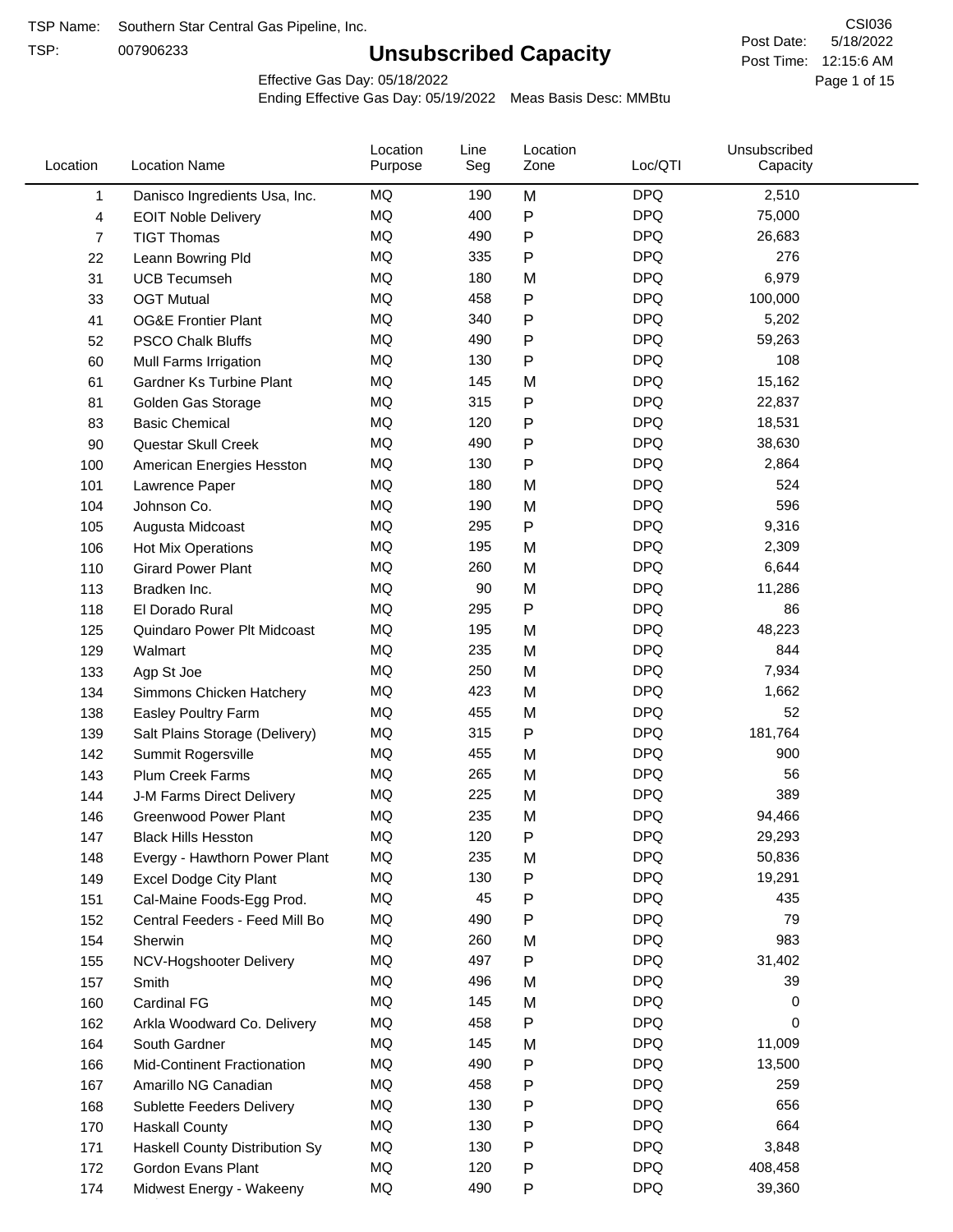TSP:

# **Unsubscribed Capacity**

5/18/2022 Page 2 of 15 Post Time: 12:15:6 AM CSI036 Post Date:

Effective Gas Day: 05/18/2022

| Location | <b>Location Name</b>                  | Location<br>Purpose | Line<br>Seg | Location<br>Zone | Loc/QTI    | Unsubscribed<br>Capacity |  |
|----------|---------------------------------------|---------------------|-------------|------------------|------------|--------------------------|--|
| 175      | <b>Industrial Park</b>                | <b>MQ</b>           | 455         | M                | <b>DPQ</b> | 18,613                   |  |
| 176      | Uc Flint Oaks Hunt Club               | MQ                  | 498         | M                | <b>DPQ</b> | 3                        |  |
| 178      | ONG-Enid                              | <b>MQ</b>           | 405         | P                | <b>DPQ</b> | 6,050                    |  |
| 179      | <b>ONG-SW Oklahoma City</b>           | <b>MQ</b>           | 340         | P                | <b>DPQ</b> | 33,833                   |  |
| 180      | <b>Superior Carney</b>                | <b>MQ</b>           | 390         | P                | <b>DPQ</b> | 12,290                   |  |
| 181      | DCP NW Booster                        | <b>MQ</b>           | 390         | P                | <b>DPQ</b> | 3,761                    |  |
| 183      | <b>DCP West Edmond</b>                | MQ                  | 400         | P                | <b>DPQ</b> | 2,865                    |  |
| 184      | <b>Constellation NewEnergy -</b>      | MQ                  | 493         | M                | <b>DPQ</b> | 1,847                    |  |
| 185      | <b>Constellation NewEnergy -</b>      | MQ                  | 333         | P                | <b>DPQ</b> | 3,502                    |  |
| 186      | Dennis Langley                        | MQ                  | 190         | M                | <b>DPQ</b> | 239                      |  |
| 189      | Dogwood Energy Power Plant            | <b>MQ</b>           | 235         | M                | <b>DPQ</b> | 118,246                  |  |
| 193      | <b>KGS Cessna Delivery</b>            | <b>MQ</b>           | 120         | P                | <b>DPQ</b> | 5,410                    |  |
| 195      | <b>Black Hills Lyons</b>              | MQ                  | 45          | P                | <b>DPQ</b> | 4,300                    |  |
| 197      | High Plains Ranch, LLC                | <b>MQ</b>           | 130         | P                | <b>DPQ</b> | 1,180                    |  |
| 198      | <b>West Drumright</b>                 | MQ                  | 390         | P                | <b>DPQ</b> | 3,216                    |  |
| 202      | Evergy - West Gardner                 | <b>MQ</b>           | 145         | M                | <b>DPQ</b> | 96,401                   |  |
| 203      | <b>Black Hills- Southern Terminal</b> | <b>MQ</b>           | 333         | Ρ                | <b>DPQ</b> | 65                       |  |
| 204      | Welch                                 | <b>MQ</b>           | 225         | M                | <b>DPQ</b> | 290                      |  |
| 206      | Arma-Girard-Pittsburg                 | <b>MQ</b>           | 260         | M                | <b>DPQ</b> | 29,402                   |  |
| 207      | Cher-Scam-W. Min-Carona-              | <b>MQ</b>           | 260         | M                | <b>DPQ</b> | 546                      |  |
| 208      | <b>KGST Alden Interconnect</b>        | MQ                  | 490         | P                | <b>DPQ</b> | 25,000                   |  |
| 501      | Arkansas City                         | MQ                  | 333         | M                | <b>DPQ</b> | 16,895                   |  |
| 510      | Clearwater                            | <b>MQ</b>           | 120         | P                | <b>DPQ</b> | 492                      |  |
| 512      | <b>Conway Springs</b>                 | <b>MQ</b>           | 120         | P                | <b>DPQ</b> | 1,499                    |  |
| 525      | Harper                                | <b>MQ</b>           | 120         | P                | <b>DPQ</b> | 7,336                    |  |
| 530      | Kiowa                                 | <b>MQ</b>           | 315         | P                | <b>DPQ</b> | 1,217                    |  |
| 540      | Oxford                                | <b>MQ</b>           | 333         | Ρ                | <b>DPQ</b> | 6,335                    |  |
| 590      | Wellington                            | <b>MQ</b>           | 333         | P                | <b>DPQ</b> | 14,713                   |  |
| 610      | <b>Ks Prd Domestics</b>               | MQ                  | 120         | P                | <b>DPQ</b> | 82                       |  |
| 620      | Ok Prd Domestics                      | MQ                  | 400         | P                | <b>DPQ</b> | 45                       |  |
| 710      | <b>Ks Mkt Domestics</b>               | <b>MQ</b>           | 90          | M                | <b>DPQ</b> | 961                      |  |
| 720      | Ok Mkt Domestics                      | <b>MQ</b>           | 225         | M                | <b>DPQ</b> | 44                       |  |
| 730      | Mo Mkt Domestics                      | MQ                  | 455         | M                | <b>DPQ</b> | 8                        |  |
| 904      | Arnett                                | MQ                  | 458         | Ρ                | <b>DPQ</b> | 1,069                    |  |
| 912      | Capron                                | MQ                  | 315         | P                | <b>DPQ</b> | 110                      |  |
| 1103     | Olathe, KS                            | MQ                  | 190         | M                | <b>DPQ</b> | 92                       |  |
| 2008     | Barnsdall                             | MQ                  | 357         | P                | <b>DPQ</b> | 839                      |  |
| 2009     | Bartlesville & Dewey                  | MQ                  | 357         | Ρ                | <b>DPQ</b> | 47,112                   |  |
| 2016     | Delaware                              | $\sf{MQ}$           | 497         | Ρ                | <b>DPQ</b> | 224                      |  |
| 2056     | Nowata                                | MQ                  | 497         | P                | <b>DPQ</b> | 7,113                    |  |
| 2064     | Pawhuska                              | MQ                  | 334         | Ρ                | <b>DPQ</b> | 7,755                    |  |
| 2101     | Vinita                                | MQ                  | 225         | M                | <b>DPQ</b> | 7,655                    |  |
| 3504     | Alden                                 | MQ                  | 490         | P                | <b>DPQ</b> | 185                      |  |
| 3508     | Barnard                               | MQ                  | 265         | M                | <b>DPQ</b> | 157                      |  |
| 3512     | Chase                                 | MQ                  | 45          | P                | <b>DPQ</b> | 340                      |  |
| 3520     | Ellsworth                             | MQ                  | 265         | M                | <b>DPQ</b> | 1,692                    |  |
| 3524     | Frederick                             | $\sf{MQ}$           | 265         | M                | <b>DPQ</b> | 60                       |  |
| 3528     | Geneseo                               | $\sf{MQ}$           | 265         | M                | <b>DPQ</b> | 712                      |  |
| 3544     | Kanopolis                             | $\sf{MQ}$           | 265         | M                | <b>DPQ</b> | 457                      |  |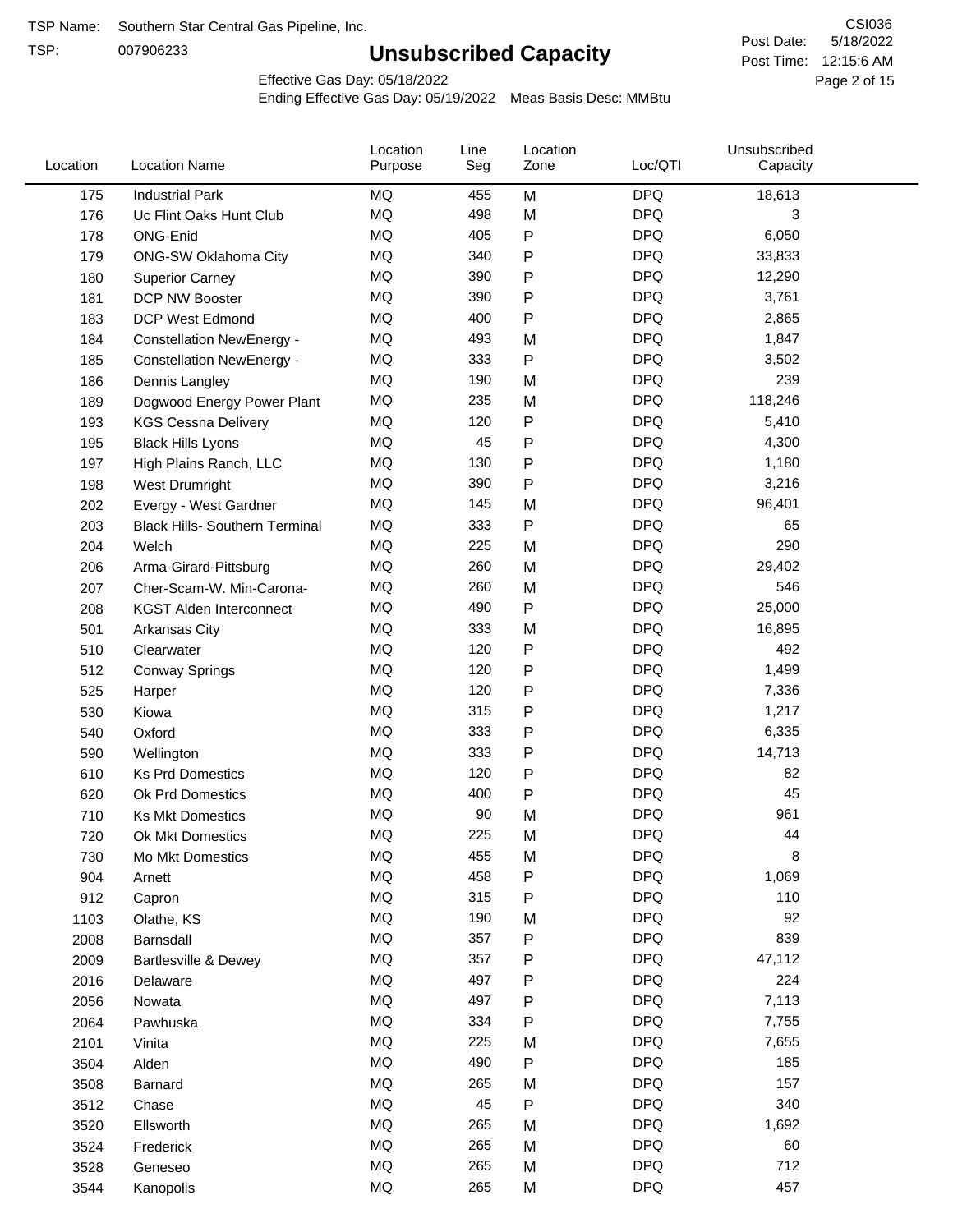TSP: 

# **Unsubscribed Capacity**

5/18/2022 Page 3 of 15 Post Time: 12:15:6 AM CSI036 Post Date:

Effective Gas Day: 05/18/2022

| Location | <b>Location Name</b>      | Location<br>Purpose | Line<br>Seg | Location<br>Zone | Loc/QTI    | Unsubscribed<br>Capacity |  |
|----------|---------------------------|---------------------|-------------|------------------|------------|--------------------------|--|
| 3548     | Lincoln                   | MQ                  | 265         | M                | <b>DPQ</b> | 4,528                    |  |
| 3551     | Lucas                     | MQ                  | 265         | M                | <b>DPQ</b> | 711                      |  |
| 3553     | Luray                     | MQ                  | 265         | M                | <b>DPQ</b> | 77                       |  |
| 3555     | Minneapolis               | <b>MQ</b>           | 265         | M                | <b>DPQ</b> | 1,424                    |  |
| 3572     | Raymond                   | <b>MQ</b>           | 490         | P                | <b>DPQ</b> | 75                       |  |
| 3576     | Sylvan Grove              | MQ                  | 265         | M                | <b>DPQ</b> | 134                      |  |
| 3588     | Vesper                    | MQ                  | 265         | M                | <b>DPQ</b> | 42                       |  |
| 3608     | <b>Beloit</b>             | MQ                  | 265         | M                | <b>DPQ</b> | 12,605                   |  |
| 3610     | <b>Burr Oak</b>           | $\sf{MQ}$           | 265         | M                | <b>DPQ</b> | 168                      |  |
| 3612     | Cawker City               | <b>MQ</b>           | 265         | M                | <b>DPQ</b> | 625                      |  |
| 3616     | Downs                     | MQ                  | 265         | M                | <b>DPQ</b> | 382                      |  |
| 3620     | Esbon                     | MQ                  | 265         | M                | <b>DPQ</b> | 63                       |  |
| 3624     | Formosa                   | MQ                  | 265         | M                | <b>DPQ</b> | 120                      |  |
| 3628     | Glen Elder                | <b>MQ</b>           | 265         | M                | <b>DPQ</b> | 125                      |  |
| 3640     | Jewell                    | MQ                  | 265         | M                | <b>DPQ</b> | 66                       |  |
| 3648     | Lebanon                   | MQ                  | 265         | M                | <b>DPQ</b> | 178                      |  |
| 3652     | Mankato                   | <b>MQ</b>           | 265         | M                | <b>DPQ</b> | 1,807                    |  |
| 3654     | Montrose                  | <b>MQ</b>           | 265         | M                | <b>DPQ</b> | 192                      |  |
| 3660     | Osborne                   | <b>MQ</b>           | 265         | M                | <b>DPQ</b> | 4,776                    |  |
| 3676     | Smith Center              | MQ                  | 265         | M                | <b>DPQ</b> | 1,401                    |  |
| 4812     | Carthage, Jasper, & Lamar | MQ                  | 450         | M                | <b>DPQ</b> | 5,570                    |  |
| 5002     | East Liberty Receipt      | M2                  | 260         | M                | <b>RPQ</b> | 42,602                   |  |
| 6565     | Murray Gil Plant          | MQ                  | 120         | P                | <b>DPQ</b> | 166,038                  |  |
| 6704     | Atlanta                   | $\sf{MQ}$           | 333         | M                | <b>DPQ</b> | 107                      |  |
| 6706     | Augusta & Leon            | MQ                  | 295         | P                | <b>DPQ</b> | 46,347                   |  |
| 6712     | Benton                    | <b>MQ</b>           | 300         | M                | <b>DPQ</b> | 22                       |  |
| 6714     | Burden                    | <b>MQ</b>           | 333         | M                | <b>DPQ</b> | 137                      |  |
| 6716     | Cambridge                 | MQ                  | 333         | M                | <b>DPQ</b> | 83                       |  |
| 6720     | Dexter                    | MQ                  | 333         | M                | <b>DPQ</b> | 128                      |  |
| 6722     | Douglas                   | MQ                  | 295         | P                | <b>DPQ</b> | 4,069                    |  |
| 6724     | El Dorado                 | MQ                  | 300         | M                | <b>DPQ</b> | 14,336                   |  |
| 6764     | Potwin                    | MQ                  | 300         | М                | <b>DPQ</b> | 125                      |  |
| 6780     | Towanda                   | MQ                  | 300         | M                | <b>DPQ</b> | 6                        |  |
| 6828     | Grenola                   | $\sf{MQ}$           | 333         | M                | <b>DPQ</b> | 127                      |  |
| 6852     | Madison                   | MQ                  | 140         | M                | <b>DPQ</b> | 379                      |  |
| 6860     | Olpe                      | MQ                  | 140         | M                | <b>DPQ</b> | 129                      |  |
| 7158     | <b>OFS Maysville</b>      | M2                  | 385         | P                | <b>RPQ</b> | 2,486                    |  |
| 9012     | Circleville               | MQ                  | 90          | M                | <b>DPQ</b> | 133                      |  |
| 9020     | Everest                   | $\sf{MQ}$           | 90          | M                | <b>DPQ</b> | 167                      |  |
| 9024     | Fairview                  | MQ                  | 90          | M                | <b>DPQ</b> | 171                      |  |
| 9026     | <b>Falls City</b>         | MQ                  | 90          | M                | <b>DPQ</b> | 12,490                   |  |
| 9032     | Hamlin                    | MQ                  | 90          | M                | <b>DPQ</b> | 50                       |  |
| 9034     | Hiawatha                  | $\sf{MQ}$           | $90\,$      | M                | <b>DPQ</b> | 2,895                    |  |
| 9036     | Holton                    | MQ                  | 90          | M                | <b>DPQ</b> | 4,675                    |  |
| 9038     | Horton                    | MQ                  | 90          | M                | <b>DPQ</b> | 1,821                    |  |
| 9040     | Huron                     | MQ                  | 90          | M                | <b>DPQ</b> | 30                       |  |
| 9042     | Highland & Robinson       | MQ                  | 90          | M                | <b>DPQ</b> | 844                      |  |
| 9052     | Morrill                   | $\sf{MQ}$           | 90          | M                | <b>DPQ</b> | 228                      |  |
| 9054     | Muscotah                  | $\sf{MQ}$           | $90\,$      | M                | <b>DPQ</b> | 612                      |  |
|          |                           |                     |             |                  |            |                          |  |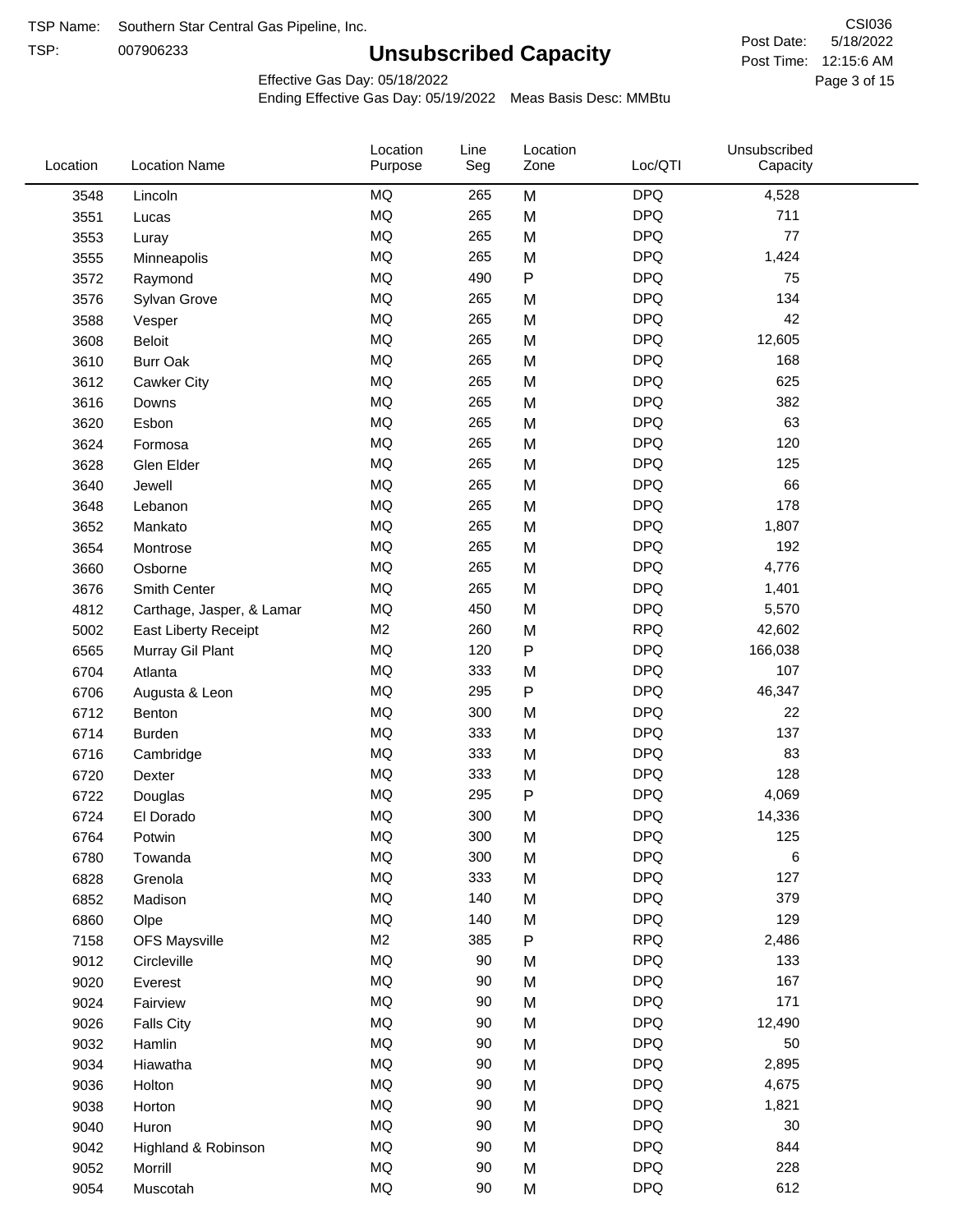TSP:

# **Unsubscribed Capacity**

5/18/2022 Page 4 of 15 Post Time: 12:15:6 AM CSI036 Post Date:

Effective Gas Day: 05/18/2022

| Location | <b>Location Name</b>            | Location<br>Purpose | Line<br>Seg | Location<br>Zone | Loc/QTI    | Unsubscribed<br>Capacity |  |
|----------|---------------------------------|---------------------|-------------|------------------|------------|--------------------------|--|
| 9057     | Netawaka                        | MQ                  | 90          | M                | <b>DPQ</b> | 48                       |  |
| 9059     | Nortonville & Winchester        | MQ                  | 180         | M                | <b>DPQ</b> | 12                       |  |
| 9064     | Oskaloosa                       | MQ                  | 180         | M                | <b>DPQ</b> | 177                      |  |
| 9066     | Ozawkie                         | <b>MQ</b>           | 180         | M                | <b>DPQ</b> | 231                      |  |
| 9075     | Reserve                         | <b>MQ</b>           | 90          | M                | <b>DPQ</b> | 72                       |  |
| 9079     | Sabetha                         | <b>MQ</b>           | 90          | M                | <b>DPQ</b> | 11,276                   |  |
| 9091     | <b>Valley Falls</b>             | <b>MQ</b>           | 180         | M                | <b>DPQ</b> | 1,271                    |  |
| 9093     | Wathena, Elwood & Troy          | <b>MQ</b>           | 250         | M                | <b>DPQ</b> | 6,996                    |  |
| 9095     | Whiting                         | MQ                  | 90          | M                | <b>DPQ</b> | 40                       |  |
| 9097     | Willis                          | <b>MQ</b>           | 90          | M                | <b>DPQ</b> | 208                      |  |
| 9657     | South Glavin, KS TB             | MQ                  | 145         | M                | <b>DPQ</b> | 36,000                   |  |
| 9835     | Hutchinson                      | MQ                  | 490         | ${\sf P}$        | <b>DPQ</b> | 279                      |  |
| 10731    | Chelin Pld                      | M <sub>2</sub>      | 315         | P                | <b>RPQ</b> | 12,086                   |  |
| 10847    | Olathe, KS East TB              | <b>MQ</b>           | 145         | M                | <b>DPQ</b> | 1,000                    |  |
| 10997    | EGT Jane - Receipt              | M <sub>2</sub>      | 423         | M                | <b>RPQ</b> | 146,982                  |  |
| 11138    | Anr Brown Emergency             | M <sub>2</sub>      | 90          | M                | <b>RPQ</b> | 23,860                   |  |
| 11377    | Transwestern Canadian - Rec.    | M <sub>2</sub>      | 458         | P                | <b>RPQ</b> | 56,705                   |  |
| 11435    | <b>OkTex Marsh Interconnect</b> | M2                  | 458         | $\mathsf{P}$     | <b>RPQ</b> | 47,447                   |  |
| 11704    | Alba-Purcell-Neck City          | MQ                  | 450         | M                | <b>DPQ</b> | 77                       |  |
| 11709    | Carl Junction                   | <b>MQ</b>           | 260         | M                | <b>DPQ</b> | 3,766                    |  |
| 11712    | Carterville                     | MQ                  | 450         | M                | <b>DPQ</b> | 6,134                    |  |
| 11716    | Duenweg                         | <b>MQ</b>           | 450         | M                | <b>DPQ</b> | 1,984                    |  |
| 11740    | Joplin-Galloway                 | <b>MQ</b>           | 450         | M                | <b>DPQ</b> | 44,900                   |  |
| 11772    | <b>Reddings Mill</b>            | <b>MQ</b>           | 225         | M                | <b>DPQ</b> | 370                      |  |
| 11776    | Saginaw                         | <b>MQ</b>           | 450         | M                | <b>DPQ</b> | 82                       |  |
| 11778    | Smithfield                      | MQ                  | 260         | M                | <b>DPQ</b> | 50                       |  |
| 11779    | <b>Stones Corner</b>            | <b>MQ</b>           | 450         | M                | <b>DPQ</b> | 67                       |  |
| 11792    | Webb City                       | <b>MQ</b>           | 450         | M                | <b>DPQ</b> | 3,052                    |  |
| 12723    | DCP - Kingfisher                | M <sub>2</sub>      | 400         | ${\sf P}$        | <b>RPQ</b> | 12,876                   |  |
| 12782    | Herndon Pld                     | M <sub>2</sub>      | 333         | M                | <b>RPQ</b> | 2,822                    |  |
| 13011    | <b>OGT Mutual</b>               | M <sub>2</sub>      | 458         | P                | <b>RPQ</b> | 102,797                  |  |
| 13144    | Own Resources - Waverly         | M <sub>2</sub>      | 490         | P                | <b>RPQ</b> | 29,475                   |  |
| 13194    | <b>Superior Carney Plant</b>    | M <sub>2</sub>      | 390         | P                | <b>RPQ</b> | 36,616                   |  |
| 13565    | St. Francis                     | M <sub>2</sub>      | 490         | P                | <b>RPQ</b> | 17,798                   |  |
| 13604    | Olathe, KS Naval Base TB        | MQ                  | 190         | M                | <b>DPQ</b> | 4,000                    |  |
| 13644    | Kansas City, Kansas             | MQ                  | 115         | M                | <b>DPQ</b> | 170,108                  |  |
| 13735    | State Line Pld                  | M <sub>2</sub>      | 490         | P                | <b>RPQ</b> | 15,750                   |  |
| 13745    | Kansas City, MO                 | MQ                  | 195         | M                | <b>DPQ</b> | 165,756                  |  |
| 13746    | Grain Valley & Lake Lotawana    | MQ                  | 235         | M                | <b>DPQ</b> | 223,050                  |  |
| 13747    | Kentucky Avenue                 | MQ                  | 235         | M                | <b>DPQ</b> | 60,000                   |  |
| 13748    | 47th & 71st & Stateline         | MQ                  | 115         | M                | <b>DPQ</b> | 267,453                  |  |
| 13906    | Bonny Reservoir Pld             | M2                  | 490         | P                | <b>RPQ</b> | 44,606                   |  |
| 14027    | Mullendore Pld                  | M <sub>2</sub>      | 335         | P                | <b>RPQ</b> | 6,646                    |  |
| 14155    | Chase County Pld                | M <sub>2</sub>      | 140         | M                | <b>RPQ</b> | 3,841                    |  |
| 14377    | DCP Mustang Plt                 | M <sub>2</sub>      | 340         | P                | <b>RPQ</b> | 11,744                   |  |
| 14391    | <b>REP - North Williams</b>     | M <sub>2</sub>      | 495         | M                | <b>RPQ</b> | 32,434                   |  |
| 14513    | Cimarron Pipeline               | M <sub>2</sub>      | 315         | ${\sf P}$        | <b>RPQ</b> | 9,761                    |  |
| 14872    | Own Resources - Wray            | M <sub>2</sub>      | 490         | P                | <b>RPQ</b> | 16,513                   |  |
| 14965    | CIG Riner                       | M <sub>2</sub>      | 490         | P                | <b>RPQ</b> | 51,538                   |  |
|          |                                 |                     |             |                  |            |                          |  |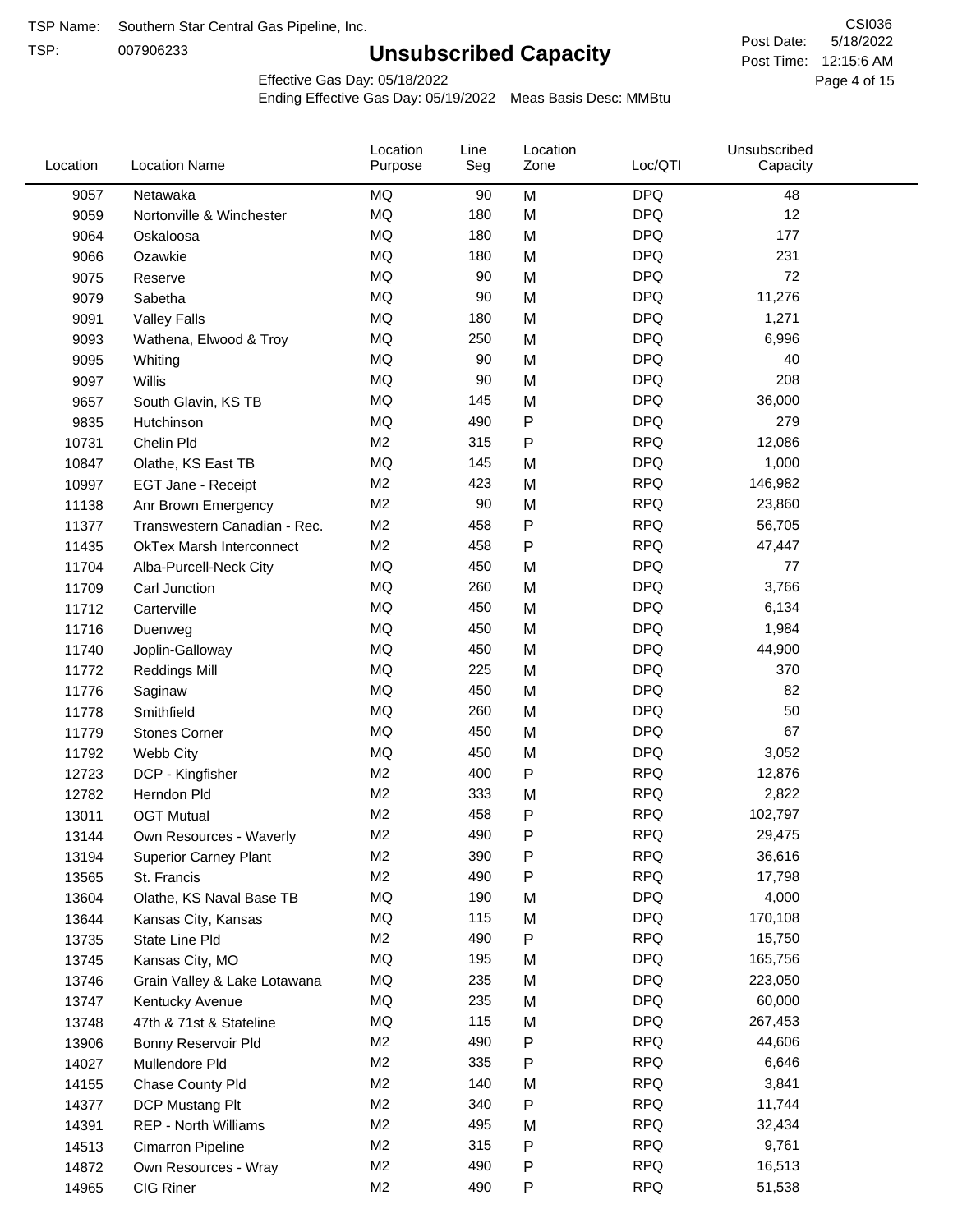TSP:

# **Unsubscribed Capacity**

5/18/2022 Page 5 of 15 Post Time: 12:15:6 AM CSI036 Post Date:

Effective Gas Day: 05/18/2022

| Location | <b>Location Name</b>               | Location<br>Purpose | Line<br>Seg | Location<br>Zone | Loc/QTI    | Unsubscribed<br>Capacity |  |
|----------|------------------------------------|---------------------|-------------|------------------|------------|--------------------------|--|
| 14971    | <b>KGST Ark River</b>              | M <sub>2</sub>      | 130         | P                | <b>RPQ</b> | 56,934                   |  |
| 15011    | <b>EOIT Noble</b>                  | M <sub>2</sub>      | 400         | P                | <b>RPQ</b> | 46,050                   |  |
| 15012    | Cleveland Mo                       | <b>MQ</b>           | 235         | M                | <b>DPQ</b> | 26                       |  |
| 15020    | East Lynne & Garden City           | MQ                  | 235         | M                | <b>DPQ</b> | 830                      |  |
| 15024    | Freeman                            | <b>MQ</b>           | 235         | M                | <b>DPQ</b> | 76                       |  |
| 15032    | Holden                             | <b>MQ</b>           | 235         | M                | <b>DPQ</b> | 4,017                    |  |
| 15044    | Kingsville                         | <b>MQ</b>           | 235         | M                | <b>DPQ</b> | 41                       |  |
| 15050    | Lone Jack                          | MQ                  | 235         | M                | <b>DPQ</b> | 288                      |  |
| 15064    | Peculiar                           | <b>MQ</b>           | 235         | M                | <b>DPQ</b> | 2,265                    |  |
| 15066    | Pleasant Hill                      | <b>MQ</b>           | 235         | M                | <b>DPQ</b> | 4,776                    |  |
| 15117    | Hulah                              | M <sub>2</sub>      | 335         | P                | <b>RPQ</b> | 2,730                    |  |
| 15142    | <b>EOIT McClain</b>                | M <sub>2</sub>      | 385         | P                | <b>RPQ</b> | 91,338                   |  |
| 15216    | Dearborn MO                        | MQ                  | 250         | M                | <b>DPQ</b> | 1,372                    |  |
| 15223    | Nimrod                             | M <sub>2</sub>      | 340         | P                | <b>RPQ</b> | 23,446                   |  |
| 15236    | Questar Skull Creek                | M <sub>2</sub>      | 490         | P                | <b>RPQ</b> | 48,874                   |  |
| 15253    | DCP - Cimarron Plant               | M <sub>2</sub>      | 458         | P                | <b>RPQ</b> | 117,425                  |  |
| 15256    | New Market & Trimble               | <b>MQ</b>           | 250         | M                | <b>DPQ</b> | 92                       |  |
| 15266    | <b>CIG Floris</b>                  | M <sub>2</sub>      | 315         | P                | <b>RPQ</b> | 81,012                   |  |
| 15300    | <b>OFS Stateline</b>               | M <sub>2</sub>      | 458         | P                | <b>RPQ</b> | 48,284                   |  |
| 15343    | St. Francis Pld                    | M <sub>2</sub>      | 490         | P                | <b>RPQ</b> | 13,960                   |  |
| 15405    | Golden Gas Pld                     | M <sub>2</sub>      | 315         | P                | <b>RPQ</b> | 25,274                   |  |
| 15430    | Velma Gas Plant                    | M <sub>2</sub>      | 385         | P                | <b>RPQ</b> | 53,846                   |  |
| 15433    | Scout - Satanta                    | M <sub>2</sub>      | 130         | P                | <b>RPQ</b> | 185,442                  |  |
| 15857    | DCP - Sholem                       | M <sub>2</sub>      | 385         | P                | <b>RPQ</b> | 2,182                    |  |
| 15907    | Cowley Gas Systems, LLC            | M <sub>2</sub>      | 333         | M                | <b>RPQ</b> | 3,084                    |  |
| 16013    | South Olathe TB                    | MQ                  | 145         | M                | <b>DPQ</b> | 24,000                   |  |
| 16289    | Scout - Jayhawk                    | M <sub>2</sub>      | 130         | P                | <b>RPQ</b> | 122,886                  |  |
| 16294    | Wamsutter - Echo Springs           | M <sub>2</sub>      | 490         | P                | <b>RPQ</b> | 223,278                  |  |
| 16376    | Salt Plains Storage                | M <sub>2</sub>      | 315         | P                | <b>RPQ</b> | 225,257                  |  |
| 16453    | <b>ETC Texas Pipeline Beaver</b>   | M <sub>2</sub>      | 315         | P                | <b>RPQ</b> | 86,510                   |  |
| 16478    | Envirotek Fuel Systems Inc         | M <sub>2</sub>      | 497         | P                | <b>RPQ</b> | 4,818                    |  |
| 16508    | Blue Jacket                        | <b>MQ</b>           | 225         | M                | <b>DPQ</b> | 81                       |  |
| 16516    | Commerce                           | MQ                  | 225         | M                | <b>DPQ</b> | 6,869                    |  |
| 16532    | Hockerville                        | <b>MQ</b>           | 225         | M                | <b>DPQ</b> | 219                      |  |
| 16534    | Quapaw                             | M <sub>2</sub>      | 225         | M                | <b>RPQ</b> | 29,362                   |  |
| 16552    | Miami                              | MQ                  | 225         | M                | <b>DPQ</b> | 28,664                   |  |
| 16562    | Republican                         | M <sub>2</sub>      | 490         | Ρ                | <b>RPQ</b> | 108,219                  |  |
| 16568    | Quapaw                             | MQ                  | 225         | M                | <b>DPQ</b> | 342                      |  |
| 16582    | EnergyVest - W Lenapah             | M <sub>2</sub>      | 225         | M                | <b>RPQ</b> | 17,625                   |  |
| 16583    | Cranor Tap                         | M <sub>2</sub>      | 497         | Ρ                | <b>RPQ</b> | 6,060                    |  |
| 16584    | Oneok Westex Hemphill              | M2                  | 458         | Ρ                | <b>RPQ</b> | 39,428                   |  |
| 16592    | <b>TIGT Sugar Creek</b>            | M <sub>2</sub>      | 235         | M                | <b>RPQ</b> | 15,186                   |  |
| 16593    | <b>TIGT Glavin</b>                 | M <sub>2</sub>      | 190         | M                | <b>RPQ</b> | 113,678                  |  |
| 16604    | Osage Hills                        | M <sub>2</sub>      | 357         | Ρ                | <b>RPQ</b> | 10,303                   |  |
| 16620    | <b>ETC Texas Pipeline Canadian</b> | M <sub>2</sub>      | 458         | P                | <b>RPQ</b> | 39,194                   |  |
| 16621    | <b>ETC Texas Pipeline Hemphill</b> | M <sub>2</sub>      | 458         | Ρ                | <b>RPQ</b> | 61,340                   |  |
| 16667    | ECQ Pipeline - Powell              | M <sub>2</sub>      | 117         | M                | <b>RPQ</b> | 13,610                   |  |
| 16679    | Fox Plant                          | M <sub>2</sub>      | 385         | Ρ                | <b>RPQ</b> | 5,174                    |  |
| 16746    | Roxanna                            | M <sub>2</sub>      | 495         | M                | <b>RPQ</b> | 4,505                    |  |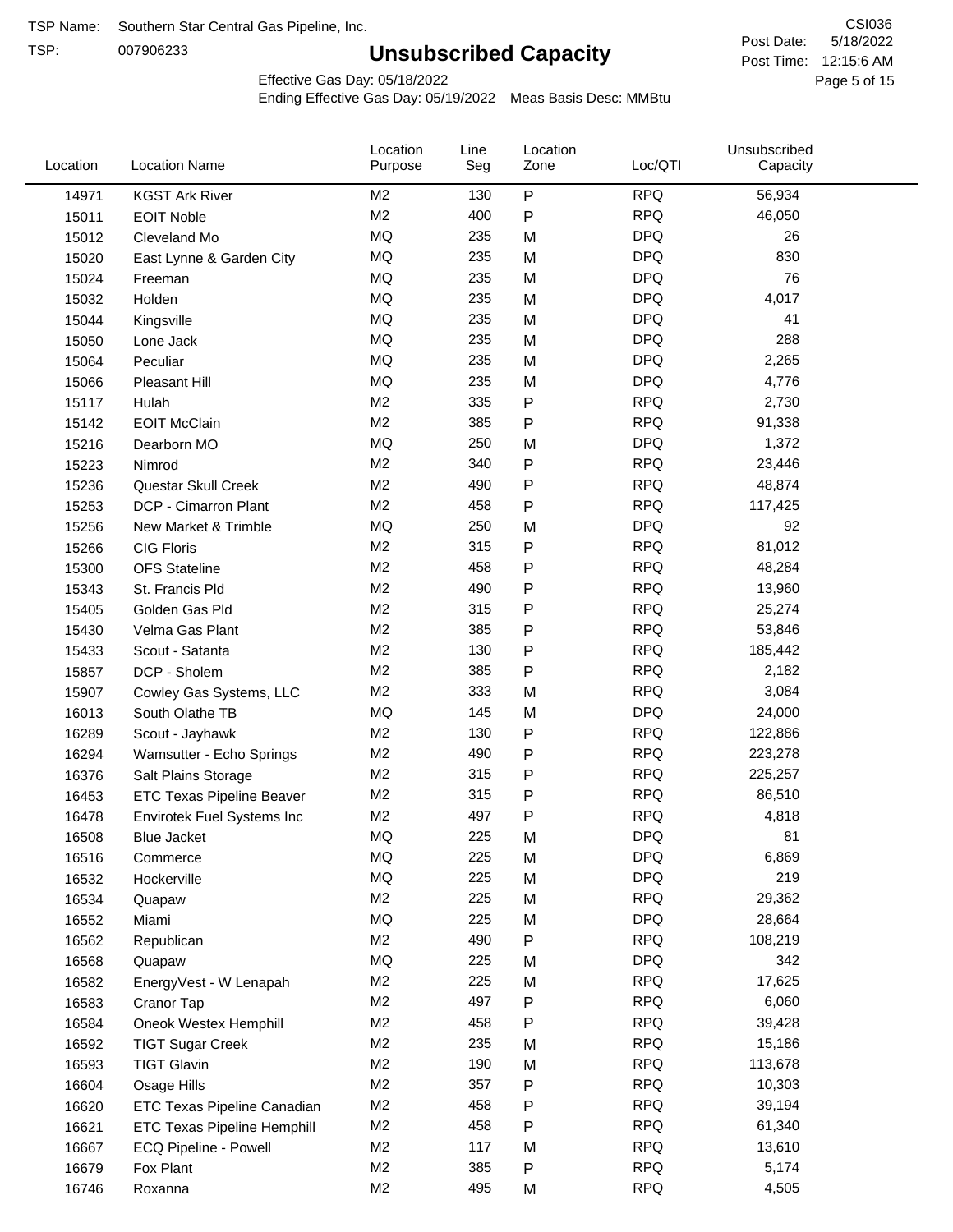TSP:

# **Unsubscribed Capacity**

5/18/2022 Page 6 of 15 Post Time: 12:15:6 AM CSI036 Post Date:

Effective Gas Day: 05/18/2022

| Location | <b>Location Name</b>             | Location<br>Purpose | Line<br>Seg | Location<br>Zone | Loc/QTI    | Unsubscribed<br>Capacity |  |
|----------|----------------------------------|---------------------|-------------|------------------|------------|--------------------------|--|
| 16747    | RedBud-Thayer Tap                | M <sub>2</sub>      | 495         | M                | <b>RPQ</b> | 4,872                    |  |
| 16750    | <b>Dilworth Rms</b>              | M <sub>2</sub>      | 333         | $\mathsf{P}$     | <b>RPQ</b> | 5,334                    |  |
| 16757    | River Rock - Fireside            | M <sub>2</sub>      | 495         | M                | <b>RPQ</b> | 66,400                   |  |
| 16774    | River Rock - E Lenapah           | M <sub>2</sub>      | 225         | M                | <b>RPQ</b> | 17,605                   |  |
| 16794    | <b>NNG Kiowa</b>                 | M <sub>2</sub>      | 130         | $\mathsf{P}$     | <b>RPQ</b> | 73,872                   |  |
| 16798    | <b>Endeavor Energy Resources</b> | M <sub>2</sub>      | 225         | M                | <b>RPQ</b> | 9,982                    |  |
| 16802    | Sunwest                          | M <sub>2</sub>      | 117         | M                | <b>RPQ</b> | 6,183                    |  |
| 16806    | Bluco- East Wann                 | M <sub>2</sub>      | 225         | M                | <b>RPQ</b> | 8,850                    |  |
| 16807    | Bitter Creek Eckley Pld-Yuma     | M <sub>2</sub>      | 490         | $\mathsf{P}$     | <b>RPQ</b> | 35,096                   |  |
| 16812    | <b>RiverGas</b>                  | M <sub>2</sub>      | 95          | M                | <b>RPQ</b> | 5,590                    |  |
| 16813    | Cheyenne Plains - Sand Dune      | M <sub>2</sub>      | 130         | $\mathsf{P}$     | <b>RPQ</b> | 395,434                  |  |
| 16817    | <b>Midwest Energy</b>            | M <sub>2</sub>      | 495         | M                | <b>RPQ</b> | 7,179                    |  |
| 16819    | River Rock- Keeton               | M <sub>2</sub>      | 225         | M                | <b>RPQ</b> | 9,535                    |  |
| 16820    | Superior - Hemphill              | M <sub>2</sub>      | 458         | $\mathsf{P}$     | <b>RPQ</b> | 50,052                   |  |
| 16821    | Yuma West                        | M <sub>2</sub>      | 490         | $\mathsf{P}$     | <b>RPQ</b> | 15,688                   |  |
| 16822    | Jayhawk PLD                      | M <sub>2</sub>      | 95          | M                | <b>RPQ</b> | 4,292                    |  |
| 16824    | Coon Creek                       | M <sub>2</sub>      | 497         | $\mathsf{P}$     | <b>RPQ</b> | 8,858                    |  |
| 16835    | Shiloh                           | M <sub>2</sub>      | 495         | M                | <b>RPQ</b> | 8,573                    |  |
| 16836    | Evergy - South Harper            | MQ                  | 235         | M                | <b>DPQ</b> | 86,400                   |  |
| 16837    | <b>EKAE Ethanol Plant</b>        | MQ                  | 496         | M                | <b>DPQ</b> | 1,397                    |  |
| 16840    | Nearman Creek Power Plant        | MQ                  | 195         | M                | <b>DPQ</b> | 28,800                   |  |
| 16844    | <b>Montgomery County</b>         | M <sub>2</sub>      | 260         | M                | <b>RPQ</b> | 8,000                    |  |
| 16848    | Colt-Liberty                     | M <sub>2</sub>      | 260         | M                | <b>RPQ</b> | 4,000                    |  |
| 16849    | City of Mulvane Power Plant      | MQ                  | 120         | ${\sf P}$        | <b>DPQ</b> | 2,880                    |  |
| 16850    | Escalera - Cow Creek             | M <sub>2</sub>      | 490         | $\mathsf{P}$     | <b>RPQ</b> | 66,094                   |  |
| 16852    | Southeastern KS P/L Wilson       | M <sub>2</sub>      | 495         | M                | <b>RPQ</b> | 60,000                   |  |
| 16857    | Superior - Cashion               | M <sub>2</sub>      | 400         | $\mathsf{P}$     | <b>RPQ</b> | 10,482                   |  |
| 16862    | Superior - Perkins               | M <sub>2</sub>      | 390         | $\mathsf{P}$     | <b>RPQ</b> | 21,660                   |  |
| 16865    | RedBud-Mound Valley              | M <sub>2</sub>      | 260         | M                | <b>RPQ</b> | 8,000                    |  |
| 16871    | <b>TIGT Grant</b>                | M <sub>2</sub>      | 130         | $\mathsf{P}$     | <b>RPQ</b> | 50,000                   |  |
| 16872    | River Rock - Jayhawk             | M <sub>2</sub>      | 495         | M                | <b>RPQ</b> | 57,579                   |  |
| 16873    | Layne Energy Sycamore            | M <sub>2</sub>      | 495         | M                | <b>RPQ</b> | 15,000                   |  |
| 16875    | Crenshaw Road                    | MQ                  | 455         | M                | <b>DPQ</b> | 33,611                   |  |
| 16877    | Acme Energy Services, Inc.       | M <sub>2</sub>      | 260         | M                | <b>RPQ</b> | 8,000                    |  |
| 16880    | Cottonwood                       | M <sub>2</sub>      | 235         | M                | <b>RPQ</b> | 1,000                    |  |
| 16883    | Cherryvale Boorigie PLd          | M <sub>2</sub>      | 495         | M                | <b>RPQ</b> | 34,135                   |  |
| 16884    | <b>Keystone Delivery</b>         | MQ                  | 390         | P                | <b>DPQ</b> | 6,067                    |  |
| 16890    | ADM/Deerfield                    | MQ                  | 95          | M                | <b>DPQ</b> | 6,078                    |  |
| 16891    | <b>KP Liberty</b>                | M <sub>2</sub>      | 260         | M                | <b>RPQ</b> | 8,300                    |  |
| 16897    | REP - South Williams             | M <sub>2</sub>      | 117         | M                | <b>RPQ</b> | 30,198                   |  |
| 16905    | <b>NEOK Production Company,</b>  | M <sub>2</sub>      | 225         | M                | <b>RPQ</b> | 7,970                    |  |
| 16908    | River Rock - Ft. Scott           | M <sub>2</sub>      | 495         | M                | <b>RPQ</b> | 54,600                   |  |
| 16911    | Evergy - Lake Road               | MQ                  | 250         | M                | <b>DPQ</b> | 34,400                   |  |
| 16912    | Targa - Waynoka                  | M <sub>2</sub>      | 315         | P                | <b>RPQ</b> | 157,111                  |  |
| 16916    | Kansas Ethanol, LLC              | MQ                  | 490         | $\mathsf{P}$     | <b>DPQ</b> | 3,500                    |  |
| 16917    | Downstream Casino                | MQ                  | 225         | M                | <b>DPQ</b> | 1,510                    |  |
| 16918    | Show Me Ethanol                  | MQ                  | 425         | M                | <b>DPQ</b> | 6,623                    |  |
| 16922    | <b>Timberline Energy</b>         | M <sub>2</sub>      | 340         | ${\sf P}$        | <b>RPQ</b> | 6,846                    |  |
| 16923    | <b>Mid-Continent Market</b>      | MQ                  | 120         | P                | <b>DPQ</b> | 30,000                   |  |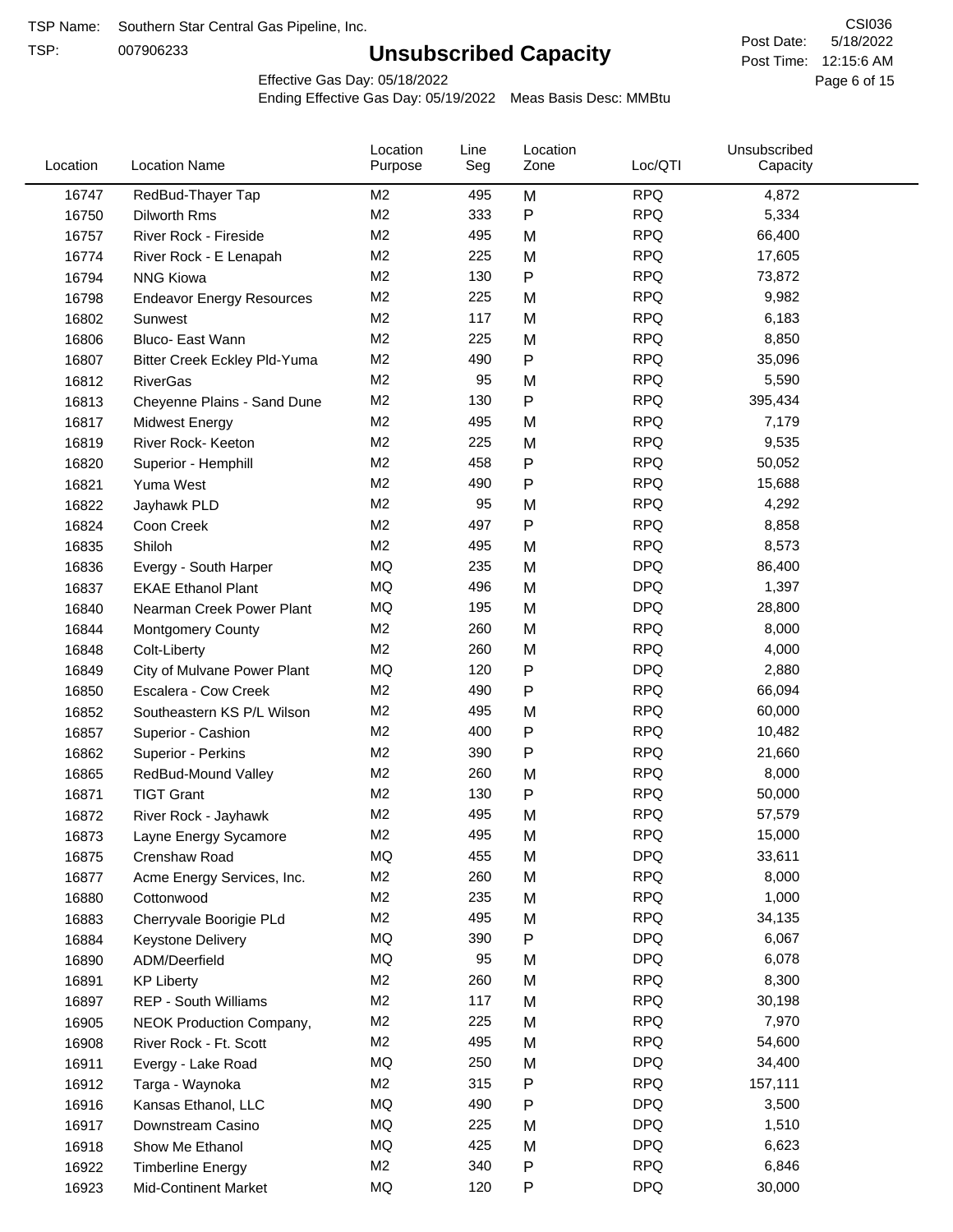TSP:

# **Unsubscribed Capacity**

5/18/2022 Page 7 of 15 Post Time: 12:15:6 AM CSI036 Post Date:

Effective Gas Day: 05/18/2022

| Location | <b>Location Name</b>                | Location<br>Purpose  | Line<br>Seg | Location<br>Zone | Loc/QTI                  | Unsubscribed<br>Capacity |  |
|----------|-------------------------------------|----------------------|-------------|------------------|--------------------------|--------------------------|--|
| 16931    | Midwest Energy - Goodman            | ΜQ                   | 490         | P                | <b>DPQ</b>               | 8,000                    |  |
| 16933    | Westar Emporia Energy               | MQ                   | 140         | M                | <b>DPQ</b>               | 106,202                  |  |
| 16935    | River Rock - Graybill               | M <sub>2</sub>       | 260         | M                | <b>RPQ</b>               | 23,168                   |  |
| 16941    | REP - Independence CDP              | M2                   | 117         | M                | <b>RPQ</b>               | 29,270                   |  |
| 16942    | <b>Big Timber</b>                   | M <sub>2</sub>       | 490         | P                | <b>RPQ</b>               | 49,356                   |  |
| 16945    | ETC Texas Pipeline Antelope         | M <sub>2</sub>       | 458         | Ρ                | <b>RPQ</b>               | 110,000                  |  |
| 16949    | Summit Branson                      | MQ                   | 455         | M                | <b>DPQ</b>               | 62,208                   |  |
| 16952    | Overland Park                       | MQ                   | 115         | M                | <b>DPQ</b>               | 77,485                   |  |
| 16953    | Merriam                             | MQ                   | 115         | M                | <b>DPQ</b>               | 123,624                  |  |
| 16955    | Mustang Gas Products, LLC           | M <sub>2</sub>       | 405         | P                | <b>RPQ</b>               | 25,550                   |  |
| 16956    | Superior - Ford                     | M <sub>2</sub>       | 130         | Ρ                | <b>RPQ</b>               | 17,375                   |  |
| 16962    | Summit Sedalia                      | <b>MQ</b>            | 235         | M                | <b>DPQ</b>               | 0                        |  |
| 16967    | Noble Energy - Lilli                | M <sub>2</sub>       | 490         | Ρ                | <b>RPQ</b>               | 40,863                   |  |
| 16972    | <b>ONG Norman</b>                   | MQ                   | 385         | Ρ                | <b>DPQ</b>               | 40                       |  |
| 16975    | Superior - Spring Creek             | M <sub>2</sub>       | 315         | Ρ                | <b>RPQ</b>               | 7,680                    |  |
| 16976    | Bettis Asphalt & Construction       | MQ                   | 180         | M                | <b>DPQ</b>               | 3,216                    |  |
| 16977    | <b>KGS Kansas Star Casino</b>       | MQ                   | 333         | Ρ                | <b>DPQ</b>               | 144                      |  |
| 16980    | <b>Black Hills Colwich</b>          | MQ                   | 120         | Ρ                | <b>DPQ</b>               | 9,995                    |  |
| 16981    | Superior - Bellmon                  | M <sub>2</sub>       | 380         | Ρ                | <b>RPQ</b>               | 63,800                   |  |
| 16983    | DCP Midstream - Ellis               | MQ                   | 458         | Ρ                | <b>DPQ</b>               | 6,702                    |  |
| 16988    | Atmos Energy - W. Lawrence          | MQ                   | 180         | M                | <b>DPQ</b>               | 127                      |  |
| 16991    | Williams Midstream North Alva       | MQ                   | 315         | P                | <b>DPQ</b>               | 1,992                    |  |
| 16992    | <b>ONG Ottawa</b>                   | MQ                   | 225         | M                | <b>DPQ</b>               | 0                        |  |
| 16993    | Farmer's Gas                        | MQ                   | 130         | Ρ                | <b>DPQ</b>               | 9,000                    |  |
|          |                                     | MQ                   | 130         | Ρ                | <b>DPQ</b>               | 100                      |  |
| 16996    | Scout Sublette Delivery             | M <sub>2</sub>       | 315         |                  | <b>RPQ</b>               | 30,000                   |  |
| 16997    | Devon Energy Medford Station        |                      |             | Ρ                |                          |                          |  |
| 16998    | Cheyenne Light, Fuel and            | MQ<br>M <sub>2</sub> | 490<br>400  | P                | <b>DPQ</b><br><b>RPQ</b> | 90,800                   |  |
| 16999    | ETC - Crescent                      |                      |             | P                |                          | 35,000                   |  |
| 17000    | Bourbon County, KS -                | MQ                   | 95          | M                | <b>DPQ</b>               | 1                        |  |
| 17003    | Sunflower Electric Rubart           | MQ                   | 130         | Ρ                | <b>DPQ</b>               | 48,808                   |  |
| 17004    | <b>NGPL Beaver</b>                  | MQ                   | 315         | Ρ                | <b>DPQ</b>               | 175,000                  |  |
| 17005    | ETC - Rose Valley (Delivery)        | MQ                   | 315         | P                | <b>DPQ</b>               | 5,000                    |  |
| 17006    | ETC - Rose Valley                   | M2                   | 315         | Ρ                | <b>RPQ</b>               | 195,226                  |  |
| 17008    | OMPA Lamb                           | MQ                   | 335         | P                | <b>DPQ</b>               | 51,383                   |  |
| 17009    | <b>Grasslands Energy Centennial</b> | M <sub>2</sub>       | 490         | Ρ                | <b>RPQ</b>               | 25,000                   |  |
| 17010    | Noble Keota Receipt                 | M <sub>2</sub>       | 490         | P                | <b>RPQ</b>               | 52,200                   |  |
| 17011    | Noble Keota Delivery                | MQ                   | 490         | P                | <b>DPQ</b>               | 52,200                   |  |
| 17013    | Enlink - Battle Ridge               | M2                   | 390         | Ρ                | <b>RPQ</b>               | 31,824                   |  |
| 17021    | <b>TIGT Yuma</b>                    | M <sub>2</sub>       | 490         | Ρ                | <b>RPQ</b>               | 24,562                   |  |
| 17033    | Kickapoo Nation School              | MQ                   | 90          | M                | <b>DPQ</b>               | 300                      |  |
| 17034    | ENVIA Energy Oklahoma City,         | MQ                   | 400         | Ρ                | <b>DPQ</b>               | 3,888                    |  |
| 17035    | Ameren Columbia                     | MQ                   | 235         | M                | <b>DPQ</b>               | 35,512                   |  |
| 17036    | <b>Coffeyville Resources</b>        | MQ                   | 260         | M                | <b>DPQ</b>               | 39,992                   |  |
| 17050    | Atmos - Forest View                 | MQ                   | 190         | M                | <b>DPQ</b>               | 4,058                    |  |
| 17052    | ONG NW Oklahoma City                | MQ                   | 340         | Ρ                | <b>DPQ</b>               | 39,000                   |  |
| 17054    | <b>ONG Guthrie</b>                  | MQ                   | 400         | Ρ                | <b>DPQ</b>               | 4,799                    |  |
| 17055    | <b>ETC Texas Pipeline Nash</b>      | MQ                   | 458         | Ρ                | <b>DPQ</b>               | 1,500                    |  |
| 17056    | Blue Mountain - Chisholm Trail      | M <sub>2</sub>       | 340         | P                | <b>RPQ</b>               | 72,000                   |  |
| 17057    | City of Tonkawa                     | MQ                   | 380         | P                | <b>DPQ</b>               | 3,000                    |  |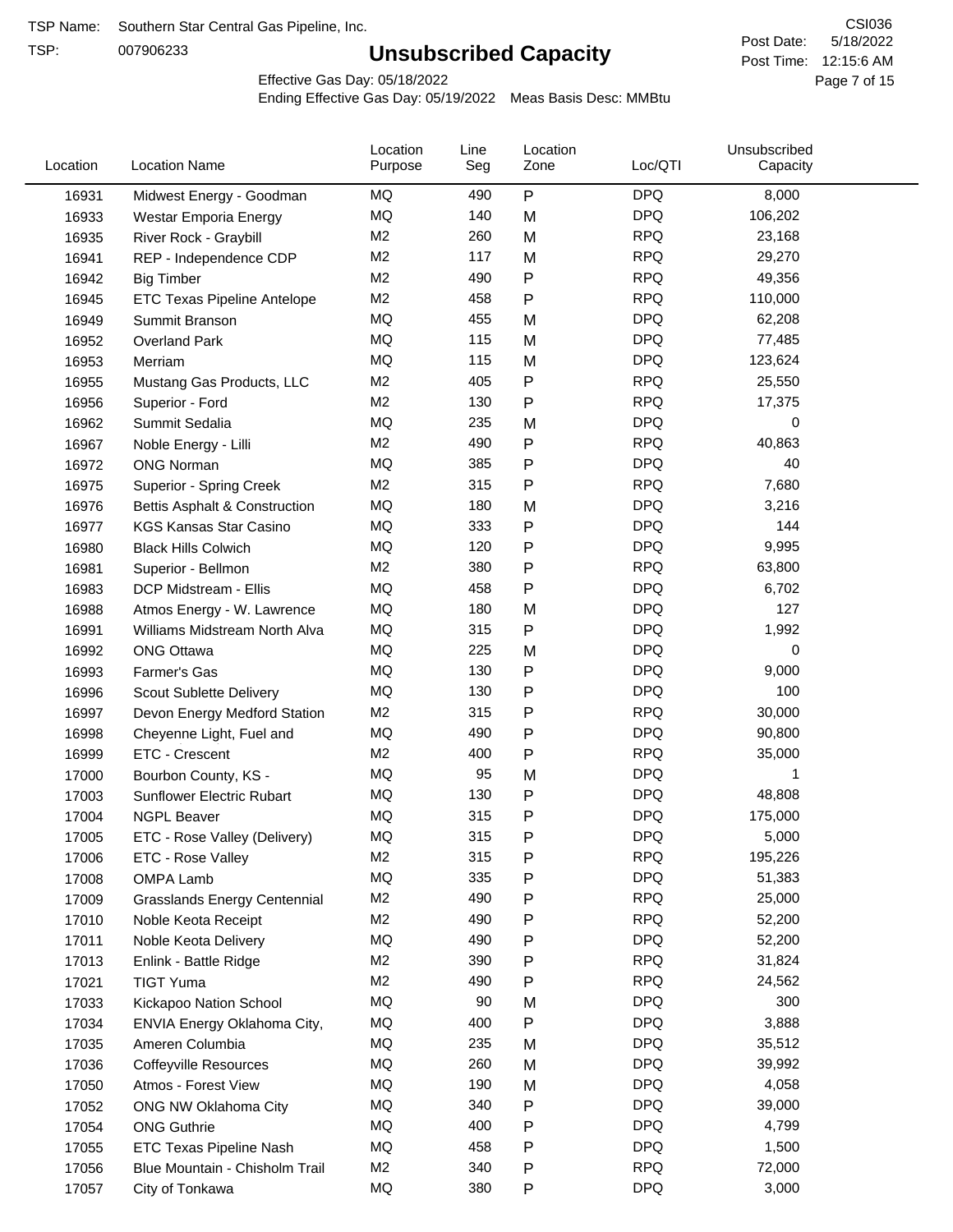TSP:

# **Unsubscribed Capacity**

5/18/2022 Page 8 of 15 Post Time: 12:15:6 AM CSI036 Post Date:

Effective Gas Day: 05/18/2022

| Location | <b>Location Name</b>           | Location<br>Purpose | Line<br>Seg | Location<br>Zone | Loc/QTI    | Unsubscribed<br>Capacity |  |
|----------|--------------------------------|---------------------|-------------|------------------|------------|--------------------------|--|
| 17058    | RPP - Hamm Landfill            | M2                  | 195         | M                | <b>RPQ</b> | 2,500                    |  |
| 17060    | Atmos-Elk City                 | MQ                  | 87          | M                | <b>DPQ</b> | 216                      |  |
| 17064    | Koch - Enid                    | MQ                  | 405         | P                | <b>DPQ</b> | 0                        |  |
| 17065    | Canyon - Redcliff (Receipt)    | M <sub>2</sub>      | 458         | P                | <b>RPQ</b> | 180,000                  |  |
| 17066    | Canyon - Redcliff (Delivery)   | MQ                  | 458         | P                | <b>DPQ</b> | 6,175                    |  |
| 17067    | Blue Mountain - Chisholm Trail | M <sub>2</sub>      | 340         | P                | <b>RPQ</b> | 70,000                   |  |
| 17068    | <b>EOIT Alfalfa</b>            | M <sub>2</sub>      | 458         | Ρ                | <b>RPQ</b> | 200,000                  |  |
| 17069    | <b>NGPL Carter</b>             | <b>MQ</b>           | 385         | P                | <b>DPQ</b> | 65,000                   |  |
| 17080    | <b>ONEOK Bakken Pipeline</b>   | MQ                  | 490         | P                | <b>DPQ</b> | 360                      |  |
| 17086    | NGPL - Mutual                  | <b>MQ</b>           | 458         | P                | <b>DPQ</b> | 150,000                  |  |
| 17087    | REX-St.Joe                     | M <sub>2</sub>      | 250         | M                | <b>RPQ</b> | 78,606                   |  |
| 17091    | OGT - Maysville                | M <sub>2</sub>      | 385         | P                | <b>RPQ</b> | 110,000                  |  |
| 17096    | Northern Natural-Kiowa         | MQ                  | 130         | P                | <b>DPQ</b> | 100,000                  |  |
| 17104    | Black Hills - Plevna, KS TB    | MQ                  | 130         | Ρ                | <b>DPQ</b> | 480                      |  |
| 17105    | WIC - Cheyenne Hub             | M <sub>2</sub>      | 490         | P                | <b>RPQ</b> | 144,000                  |  |
| 17112    | Topeka Biogas (Receipt)        | M <sub>2</sub>      | 180         | M                | <b>RPQ</b> | 3,600                    |  |
| 17113    | NGPL - Ford County Receipt     | M <sub>2</sub>      | 130         | P                | <b>RPQ</b> | 190,400                  |  |
| 17119    | Waste Mgmt RNG Receipt         | M2                  | 400         | P                | <b>RPQ</b> | 2,976                    |  |
| 17404    | Anderson                       | <b>MQ</b>           | 423         | M                | <b>DPQ</b> | 1,130                    |  |
| 17406    | Ash Grove, Walnut Grove & Wil  | MQ                  | 455         | M                | <b>DPQ</b> | 2,595                    |  |
| 17408    | Aurora                         | MQ                  | 455         | M                | <b>DPQ</b> | 850                      |  |
| 17410    | <b>Billings Mo</b>             | <b>MQ</b>           | 455         | M                | <b>DPQ</b> | 2,918                    |  |
| 17414    | Clever Mo                      | <b>MQ</b>           | 455         | M                | <b>DPQ</b> | 738                      |  |
| 17416    | Crane Mo                       | <b>MQ</b>           | 455         | M                | <b>DPQ</b> | 2,944                    |  |
| 17418    | Diamond                        | <b>MQ</b>           | 455         | M                | <b>DPQ</b> | 546                      |  |
| 17426    | Freistatt                      | MQ                  | 455         | M                | <b>DPQ</b> | 256                      |  |
| 17430    | Goodman                        | <b>MQ</b>           | 423         | M                | <b>DPQ</b> | 625                      |  |
| 17448    | Lanagan                        | <b>MQ</b>           | 423         | M                | <b>DPQ</b> | 337                      |  |
| 17452    | Marionville                    | <b>MQ</b>           | 455         | M                | <b>DPQ</b> | 1,119                    |  |
| 17454    | Monett                         | MQ                  | 455         | M                | <b>DPQ</b> | 25,276                   |  |
| 17456    | Mt Vernon & Verona             | <b>MQ</b>           | 455         | M                | <b>DPQ</b> | 4,407                    |  |
| 17458    | Neosho                         | MQ                  | 455         | M                | <b>DPQ</b> | 8,597                    |  |
| 17460    | Noel & North Noel              | MQ                  | 423         | M                | <b>DPQ</b> | 19,472                   |  |
| 17462    | Nixa & Ozark                   | $\sf{MQ}$           | 455         | M                | <b>DPQ</b> | 5,340                    |  |
| 17464    | Pierce City                    | MQ                  | 455         | M                | <b>DPQ</b> | 3,281                    |  |
| 17466    | Pineville                      | MQ                  | 423         | M                | <b>DPQ</b> | 302                      |  |
| 17472    | Republic                       | MQ                  | 455         | M                | <b>DPQ</b> | 883                      |  |
| 17476    | Sarcoxie                       | MQ                  | 455         | M                | <b>DPQ</b> | 2,828                    |  |
| 17478    | Seneca                         | MQ                  | 225         | M                | <b>DPQ</b> | 9,873                    |  |
| 17492    | Wentworth                      | MQ                  | 455         | M                | <b>DPQ</b> | 193                      |  |
| 18328    | Goessel                        | MQ                  | 140         | M                | <b>DPQ</b> | 62                       |  |
| 18356    | Newton                         | MQ                  | 120         | P                | <b>DPQ</b> | 21,538                   |  |
| 19000    | Scout Jayhawk Delivery         | $\sf{MQ}$           | 130         | P                | <b>DPQ</b> | 185,442                  |  |
| 19548    | Lyndon                         | MQ                  | 140         | M                | <b>DPQ</b> | 655                      |  |
| 19552    | Melvern                        | MQ                  | 493         | M                | <b>DPQ</b> | 42                       |  |
| 19554    | Michigan Valley                | MQ                  | 140         | M                | <b>DPQ</b> | 339                      |  |
| 19564    | Pomona                         | MQ                  | 140         | M                | <b>DPQ</b> | 1,579                    |  |
| 19568    | Quenemo                        | MQ                  | 140         | M                | <b>DPQ</b> | 255                      |  |
| 19576    | Scranton                       | MQ                  | 140         | M                | <b>DPQ</b> | 632                      |  |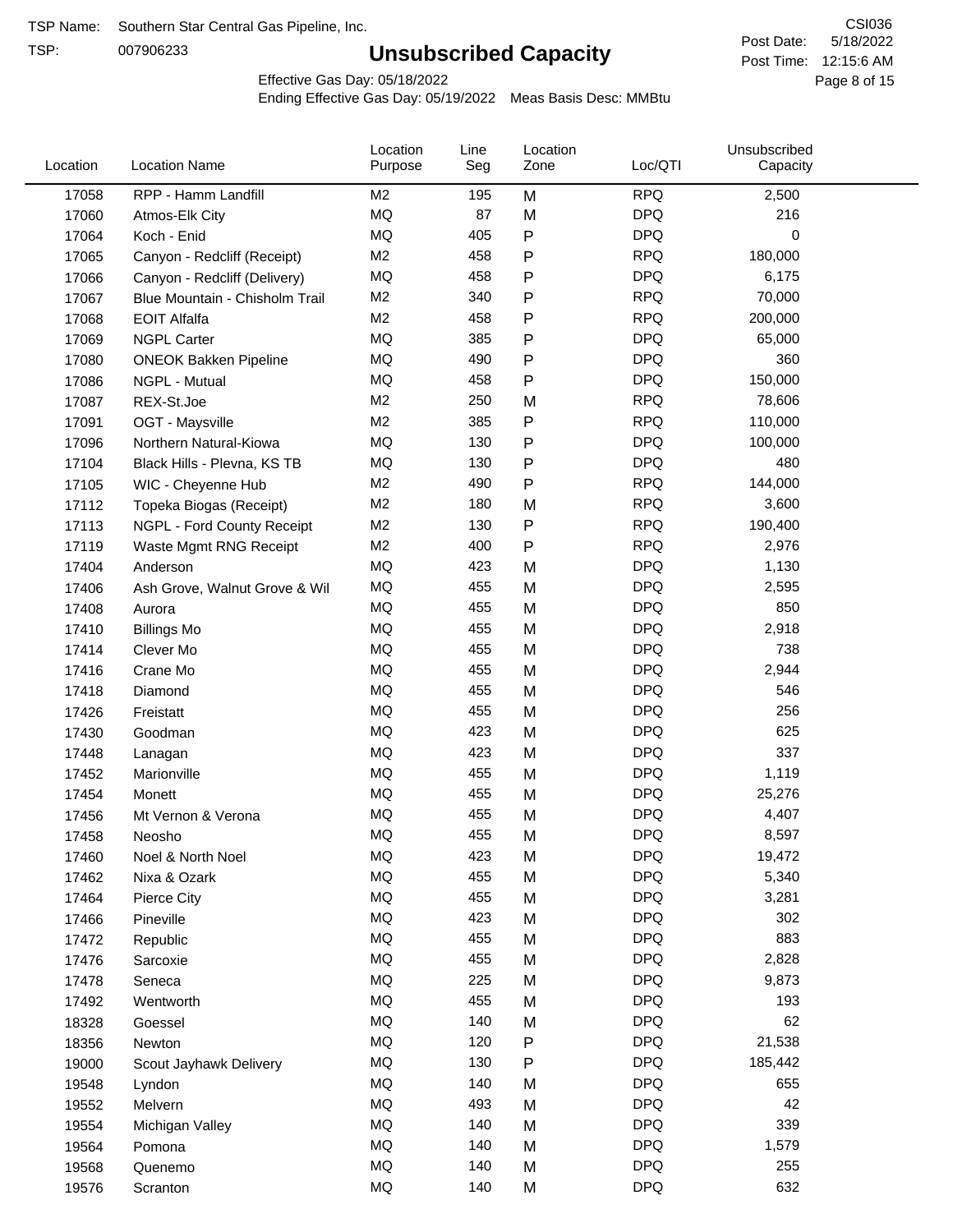TSP:

# **Unsubscribed Capacity**

5/18/2022 Page 9 of 15 Post Time: 12:15:6 AM CSI036 Post Date:

Unsubscribed

Effective Gas Day: 05/18/2022

Location

Ending Effective Gas Day: 05/19/2022 Meas Basis Desc: MMBtu

Line

Location

| Location | <b>Location Name</b>  | Purpose   | Seg | Zone | Loc/QTI    | Capacity |  |
|----------|-----------------------|-----------|-----|------|------------|----------|--|
| 19608    | Baldwin               | <b>MQ</b> | 180 | M    | <b>DPQ</b> | 2,754    |  |
| 19620    | Edgerton              | <b>MQ</b> | 190 | M    | <b>DPQ</b> | 14       |  |
| 19628    | Gardner               | <b>MQ</b> | 190 | M    | <b>DPQ</b> | 2,755    |  |
| 19648    | Lecompton             | <b>MQ</b> | 180 | M    | <b>DPQ</b> | 109      |  |
| 19650    | Le Loup               | <b>MQ</b> | 190 | M    | <b>DPQ</b> | 37       |  |
| 19660    | Ottawa                | MQ        | 493 | M    | <b>DPQ</b> | 6,129    |  |
| 19664    | Perry                 | MQ        | 180 | M    | <b>DPQ</b> | 407      |  |
| 19666    | Princeton             | MQ        | 496 | M    | <b>DPQ</b> | 130      |  |
| 19672    | Richmond              | MQ        | 496 | M    | <b>DPQ</b> | 374      |  |
| 19676    | Scipio                | <b>MQ</b> | 496 | M    | <b>DPQ</b> | 27       |  |
| 19678    | Somerset & Rural      | <b>MQ</b> | 235 | M    | <b>DPQ</b> | 291      |  |
| 19684    | Tonganoxie            | <b>MQ</b> | 195 | M    | <b>DPQ</b> | 7,420    |  |
| 19690    | Wellsville            | MQ        | 190 | M    | <b>DPQ</b> | 2,007    |  |
| 20709    | <b>Bronson Etc</b>    | <b>MQ</b> | 95  | M    | <b>DPQ</b> | 360      |  |
| 20712    | Carlyle               | MQ        | 495 | M    | <b>DPQ</b> | 26       |  |
| 20714    | Cherryvale            | MQ        | 495 | M    | <b>DPQ</b> | 586      |  |
| 20716    | Colony                | <b>MQ</b> | 50  | M    | <b>DPQ</b> | 2,347    |  |
| 20720    | Dennis                | <b>MQ</b> | 495 | M    | <b>DPQ</b> | 54       |  |
| 20725    | Erie                  | MQ        | 495 | M    | <b>DPQ</b> | 409      |  |
| 20730    | Gas City & La Harpe   | <b>MQ</b> | 495 | M    | <b>DPQ</b> | 1,457    |  |
| 20764    | Parsons               | <b>MQ</b> | 495 | M    | <b>DPQ</b> | 19,497   |  |
| 20766    | Petrolia              | <b>MQ</b> | 495 | M    | <b>DPQ</b> | 18       |  |
| 20768    | Piqua                 | MQ        | 220 | M    | <b>DPQ</b> | 84       |  |
| 20775    | South Mound           | MQ        | 495 | M    | <b>DPQ</b> | 45       |  |
| 20785    | Thayer                | <b>MQ</b> | 495 | M    | <b>DPQ</b> | 88       |  |
| 20788    | Walnut & St Paul      | MQ        | 95  | M    | <b>DPQ</b> | 658      |  |
| 20792    | Welda                 | <b>MQ</b> | 495 | M    | <b>DPQ</b> | 1,122    |  |
| 21008    | <b>Baxter Springs</b> | MQ        | 225 | M    | <b>DPQ</b> | 1,830    |  |
| 21015    | Columbus              | <b>MQ</b> | 260 | M    | <b>DPQ</b> | 2,639    |  |
| 21018    | Crestline             | MQ        | 260 | M    | <b>DPQ</b> | 156      |  |
| 21021    | Fort Scott            | <b>MQ</b> | 95  | M    | <b>DPQ</b> | 31,139   |  |
| 21024    | Galena & Empire City  | <b>MQ</b> | 260 | M    | <b>DPQ</b> | 3,023    |  |
| 21048    | Lowell                | <b>MQ</b> | 225 | M    | <b>DPQ</b> | 52       |  |
| 21055    | N Riverton            | MQ        | 260 | M    | <b>DPQ</b> | 148      |  |
| 21060    | Oswego                | MQ        | 260 | M    | <b>DPQ</b> | 2,588    |  |
| 21080    | <b>Treece</b>         | MQ        | 225 | M    | <b>DPQ</b> | 473      |  |
| 23576    | St Joseph             | MQ        | 250 | M    | <b>DPQ</b> | 88,184   |  |
| 24228    | Grantville            | MQ        | 180 | M    | <b>DPQ</b> | 207      |  |
| 24252    | Meriden               | MQ        | 180 | M    | <b>DPQ</b> | 177      |  |
| 24276    | Shawnee Heights       | MQ        | 180 | M    | <b>DPQ</b> | 696      |  |
| 24280    | Topeka                | MQ        | 180 | M    | <b>DPQ</b> | 152,652  |  |
| 26304    | Alma                  | MQ        | 425 | M    | <b>DPQ</b> | 95       |  |
| 26308    | Blackburn             | $\sf{MQ}$ | 425 | M    | <b>DPQ</b> | 163      |  |
| 26312    | Carrollton            | MQ        | 425 | M    | <b>DPQ</b> | 2,523    |  |
| 26314    | Concordia             | MQ        | 425 | M    | <b>DPQ</b> | 1,576    |  |
| 26316    | Corder                | MQ        | 425 | M    | <b>DPQ</b> | 11       |  |
| 26325    | Emma                  | MQ        | 425 | M    | <b>DPQ</b> | 206      |  |
| 26332    | Higginsville          | $\sf{MQ}$ | 425 | M    | <b>DPQ</b> | 28,860   |  |
| 26344    | Knobnoster            | $\sf{MQ}$ | 235 | M    | <b>DPQ</b> | 16,700   |  |
|          |                       |           |     |      |            |          |  |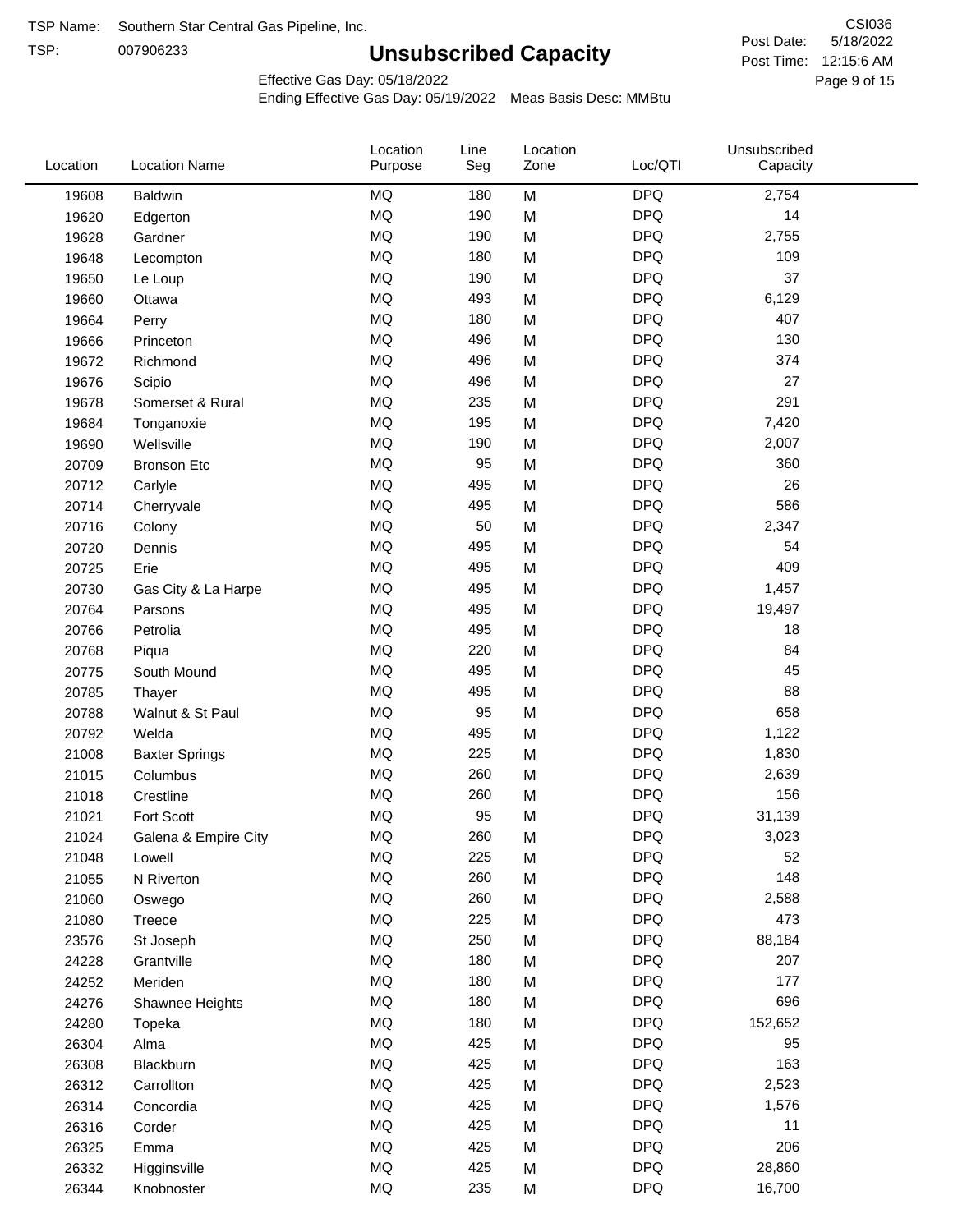TSP:

# **Unsubscribed Capacity**

5/18/2022 Page 10 of 15 Post Time: 12:15:6 AM CSI036 Post Date:

Effective Gas Day: 05/18/2022

| Location | <b>Location Name</b>          | Location<br>Purpose | Line<br>Seg | Location<br>Zone | Loc/QTI    | Unsubscribed<br>Capacity |  |
|----------|-------------------------------|---------------------|-------------|------------------|------------|--------------------------|--|
| 26348    | La Monte                      | MQ                  | 235         | M                | <b>DPQ</b> | 111                      |  |
| 26352    | Mt Leonard                    | MQ                  | 425         | M                | <b>DPQ</b> | 167                      |  |
| 26356    | Norborne                      | MQ                  | 425         | M                | <b>DPQ</b> | 1,901                    |  |
| 26376    | Slater                        | MQ                  | 425         | M                | <b>DPQ</b> | 471                      |  |
| 26378    | <b>Sweet Springs</b>          | <b>MQ</b>           | 425         | M                | <b>DPQ</b> | 584                      |  |
| 26392    | Warrensburg                   | MQ                  | 235         | M                | <b>DPQ</b> | 10,551                   |  |
| 26394    | Waverly                       | MQ                  | 425         | M                | <b>DPQ</b> | 378                      |  |
| 27015    | <b>Belle Plaine</b>           | MQ                  | 333         | $\mathsf{P}$     | <b>DPQ</b> | 150                      |  |
| 27020    | Bentley                       | MQ                  | 120         | ${\sf P}$        | <b>DPQ</b> | 217                      |  |
| 27035    | Derby                         | MQ                  | 120         | ${\sf P}$        | <b>DPQ</b> | 7,759                    |  |
| 27040    | Andover                       | MQ                  | 300         | M                | <b>DPQ</b> | 166                      |  |
| 27050    | Haysville                     | MQ                  | 120         | P                | <b>DPQ</b> | 9,455                    |  |
| 27060    | Mulvane                       | MQ                  | 120         | $\mathsf{P}$     | <b>DPQ</b> | 9,778                    |  |
| 27065    | Rose Hill                     | MQ                  | 295         | P                | <b>DPQ</b> | 5,386                    |  |
| 27070    | Sedgwick                      | MQ                  | 120         | ${\sf P}$        | <b>DPQ</b> | 7,149                    |  |
| 27080    | Udall                         | MQ                  | 333         | P                | <b>DPQ</b> | 538                      |  |
| 27085    | <b>Valley Center</b>          | MQ                  | 120         | $\mathsf{P}$     | <b>DPQ</b> | 51,875                   |  |
| 27092    | Wichita                       | MQ                  | 120         | $\mathsf{P}$     | <b>DPQ</b> | 259,947                  |  |
| 29001    | Atchison                      | MQ                  | 90          | M                | <b>DPQ</b> | 20,786                   |  |
| 29002    | Emporia                       | MQ                  | 140         | M                | <b>DPQ</b> | 15,524                   |  |
| 29003    | Leavenworth                   | MQ                  | 195         | M                | <b>DPQ</b> | 14,939                   |  |
| 29005    | Effingham                     | MQ                  | 90          | M                | <b>DPQ</b> | 269                      |  |
| 30804    | Abbyville                     | MQ                  | 130         | $\mathsf{P}$     | <b>DPQ</b> | 195                      |  |
| 34612    | Altamont                      | MQ                  | 260         | M                | <b>DPQ</b> | 119                      |  |
| 35013    | Americus                      | MQ                  | 140         | M                | <b>DPQ</b> | 31                       |  |
| 35515    | <b>ANR Alden</b>              | MQ                  | 490         | $\mathsf{P}$     | <b>DPQ</b> | 135,571                  |  |
| 36918    | Argonia                       | MQ                  | 120         | ${\sf P}$        | <b>DPQ</b> | 15                       |  |
| 37100    | Wynona                        | MQ                  | 334         | P                | <b>DPQ</b> | $\mathbf 0$              |  |
| 37118    | Hominy                        | MQ                  | 357         | P                | <b>DPQ</b> | 1,960                    |  |
| 37172    | <b>Black Hills Hutchinson</b> | MQ                  | 130         | P                | <b>DPQ</b> | 15,360                   |  |
| 37175    | EGT Jane - Delivery           | MQ                  | 423         | M                | <b>DPQ</b> | 216,201                  |  |
| 38021    | Auburn                        | MQ                  | 180         | M                | <b>DPQ</b> | 756                      |  |
| 38522    | <b>Avant Utilities</b>        | MQ                  | 357         | ${\sf P}$        | <b>DPQ</b> | 157                      |  |
| 41709    | <b>Billings</b>               | MQ                  | 380         | $\mathsf{P}$     | <b>DPQ</b> | 2,032                    |  |
| 42915    | Springfield                   | MQ                  | 455         | M                | <b>DPQ</b> | 698,615                  |  |
| 44021    | Burlingame                    | MQ                  | 140         | M                | <b>DPQ</b> | 1,686                    |  |
| 44121    | Alfalfa City Ok               | MQ                  | 315         | ${\sf P}$        | <b>DPQ</b> | 394                      |  |
| 45301    | Cassoday                      | <b>MQ</b>           | 140         | M                | <b>DPQ</b> | 0                        |  |
| 46608    | Chanute                       | MQ                  | 495         | M                | <b>DPQ</b> | 51,665                   |  |
| 46809    | Florence                      | MQ                  | 140         | M                | <b>DPQ</b> | 1,001                    |  |
| 47412    | Cleveland                     | MQ                  | 357         | $\mathsf{P}$     | <b>DPQ</b> | 1,569                    |  |
| 47641    | CIG Riner                     | MQ                  | 490         | ${\sf P}$        | <b>DPQ</b> | 62,965                   |  |
| 48015    | Bourbon County, KS            | MQ                  | 95          | M                | <b>DPQ</b> | 4,627                    |  |
| 48301    | Copan                         | MQ                  | 497         | ${\sf P}$        | <b>DPQ</b> | 358                      |  |
| 55502    | Danville                      | MQ                  | 120         | ${\sf P}$        | <b>DPQ</b> | 166                      |  |
| 56601    | Denison                       | MQ                  | $90\,$      | M                | <b>DPQ</b> | 79                       |  |
| 58518    | Drumright                     | MQ                  | 390         | ${\sf P}$        | <b>DPQ</b> | 4,485                    |  |
| 60706    | Peckham                       | MQ                  | 117         | M                | <b>DPQ</b> | 67                       |  |
| 62810    | Black Hills - Enterprise TB   | MQ                  | 130         | ${\sf P}$        | <b>DPQ</b> | 990                      |  |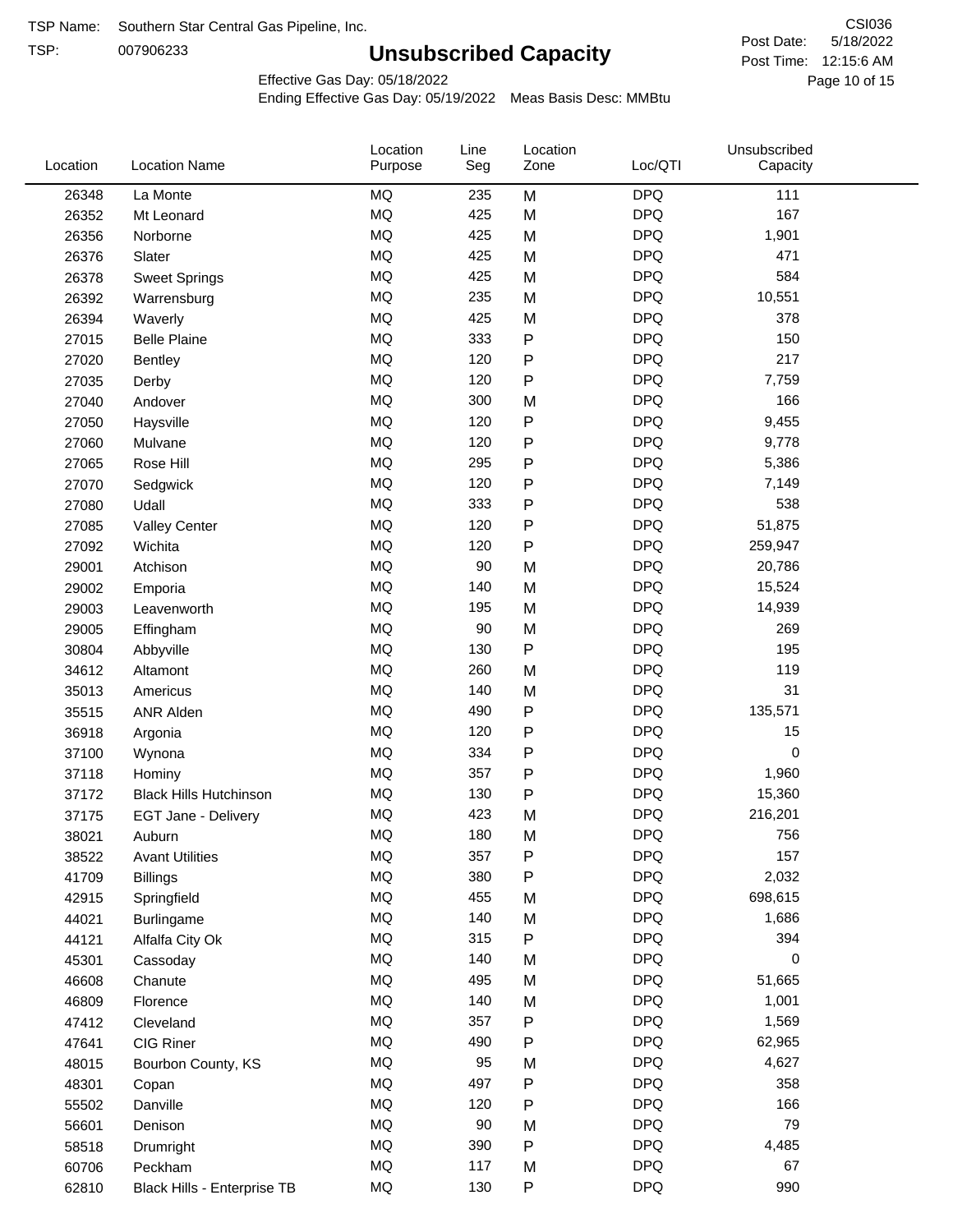TSP:

# **Unsubscribed Capacity**

5/18/2022 Page 11 of 15 Post Time: 12:15:6 AM CSI036 Post Date:

Effective Gas Day: 05/18/2022

| Location | <b>Location Name</b>          | Location<br>Purpose | Line<br>Seg | Location<br>Zone | Loc/QTI    | Unsubscribed<br>Capacity |  |
|----------|-------------------------------|---------------------|-------------|------------------|------------|--------------------------|--|
| 63919    | Eskridge                      | <b>MQ</b>           | 140         | M                | <b>DPQ</b> | 820                      |  |
| 68015    | Ford                          | <b>MQ</b>           | 130         | P                | <b>DPQ</b> | 424                      |  |
| 68518    | Freedom                       | <b>MQ</b>           | 315         | P                | <b>DPQ</b> | 12                       |  |
| 70408    | <b>Garnett KS</b>             | <b>MQ</b>           | 496         | M                | <b>DPQ</b> | 15,099                   |  |
| 70610    | Gate                          | <b>MQ</b>           | 315         | ${\sf P}$        | <b>DPQ</b> | 63                       |  |
| 74416    | Pocasset                      | <b>MQ</b>           | 340         | P                | <b>DPQ</b> | 96                       |  |
| 77118    | Granby                        | MQ                  | 455         | M                | <b>DPQ</b> | 816                      |  |
| 77308    | <b>Bonner Springs Ks</b>      | MQ                  | 190         | M                | <b>DPQ</b> | 7,104                    |  |
| 77512    | Eureka, Toronto & Neal        | <b>MQ</b>           | 140         | M                | <b>DPQ</b> | 2,306                    |  |
| 77705    | Anthony                       | <b>MQ</b>           | 120         | $\sf P$          | <b>DPQ</b> | 26,858                   |  |
| 80312    | Hamilton Ks                   | <b>MQ</b>           | 140         | M                | <b>DPQ</b> | 445                      |  |
| 80515    | Atmos - Strong Cty &          | MQ                  | 140         | M                | <b>DPQ</b> | 27                       |  |
| 83418    | Howard Ks                     | MQ                  | 498         | M                | <b>DPQ</b> | 3,629                    |  |
| 84021    | Humboldt Ks                   | <b>MQ</b>           | 495         | M                | <b>DPQ</b> | 4,390                    |  |
| 86717    | Iola Ks                       | <b>MQ</b>           | 495         | M                | <b>DPQ</b> | 10,749                   |  |
| 96108    | <b>Black Hills - Lawrence</b> | MQ                  | 180         | M                | <b>DPQ</b> | 45,466                   |  |
| 96912    | Kechi Ks                      | <b>MQ</b>           | 120         | P                | <b>DPQ</b> | 150                      |  |
| 97112    | Copeland                      | <b>MQ</b>           | 130         | P                | <b>DPQ</b> | 15,628                   |  |
| 102512   | Lebo                          | <b>MQ</b>           | 493         | M                | <b>DPQ</b> | 273                      |  |
| 103101   | Lenapah                       | <b>MQ</b>           | 225         | M                | <b>DPQ</b> | 249                      |  |
| 104615   | Liberal                       | MQ                  | 260         | M                | <b>DPQ</b> | 204                      |  |
| 108119   | Ochelata                      | <b>MQ</b>           | 357         | P                | <b>DPQ</b> | 168                      |  |
| 108221   | Washington                    | <b>MQ</b>           | 497         | $\mathsf{P}$     | <b>DPQ</b> | 395                      |  |
| 110412   | McLouth                       | <b>MQ</b>           | 170         | M                | <b>DPQ</b> | 113                      |  |
| 110908   | Mannford                      | MQ                  | 357         | P                | <b>DPQ</b> | 456                      |  |
| 113612   | Webb City, OK TB              | MQ                  | 335         | ${\sf P}$        | <b>DPQ</b> | 317                      |  |
| 113713   | Osage City Ok                 | MQ                  | 357         | P                | <b>DPQ</b> | 239                      |  |
| 113812   | Clinton & Leeton              | MQ                  | 235         | M                | <b>DPQ</b> | 21,928                   |  |
| 113852   | Marshall                      | MQ                  | 425         | M                | <b>DPQ</b> | 14,581                   |  |
| 113856   | Nevada                        | MQ                  | 95          | M                | <b>DPQ</b> | 9,333                    |  |
| 113864   | <b>Platte City</b>            | MQ                  | 250         | M                | <b>DPQ</b> | 2,890                    |  |
| 113872   | Lexington-Richmond-Henrietta  | MQ                  | 425         | M                | <b>DPQ</b> | 3,022                    |  |
| 113876   | Sedalia                       | MQ                  | 235         | M                | <b>DPQ</b> | 26,188                   |  |
| 113880   | Tracy                         | MQ                  | 250         | M                | <b>DPQ</b> | 135                      |  |
| 113892   | Weston                        | MQ                  | 250         | M                | <b>DPQ</b> | 1,140                    |  |
| 118121   | Mulberry                      | MQ                  | 260         | M                | <b>DPQ</b> | 239                      |  |
| 118321   | Mulhall                       | MQ                  | 400         | P                | <b>DPQ</b> | 150                      |  |
| 120000   | Spire                         | MQ                  | 235         | M                | <b>DPQ</b> | 13,115                   |  |
| 121110   | Neodesha                      | MQ                  | 495         | M                | <b>DPQ</b> | 6,410                    |  |
| 121315   | Neosho Rapids                 | MQ                  | 493         | M                | <b>DPQ</b> | 289                      |  |
| 121415   | <b>NGPL Barton</b>            | MQ                  | 490         | P                | <b>DPQ</b> | 184,224                  |  |
| 121515   | <b>NGPL Ford</b>              | MQ                  | 130         | P                | <b>DPQ</b> | 269,500                  |  |
| 122715   | Afton-Fairland-Grove-Jay      | MQ                  | 225         | M                | <b>DPQ</b> | 6,793                    |  |
| 122915   | Norwich                       | MQ                  | 120         | P                | <b>DPQ</b> | 124                      |  |
| 125315   | Oilton                        | MQ                  | 357         | P                | <b>DPQ</b> | 1,130                    |  |
| 129311   | <b>ONG Harper County</b>      | MQ                  | 315         | P                | <b>DPQ</b> | 7,083                    |  |
| 129712   | Olivet                        | MQ                  | 493         | M                | <b>DPQ</b> | 24                       |  |
| 130001   | Orlando                       | MQ                  | 400         | P                | <b>DPQ</b> | 219                      |  |
| 132018   | Oronogo                       | $\sf{MQ}$           | 450         | M                | <b>DPQ</b> | 256                      |  |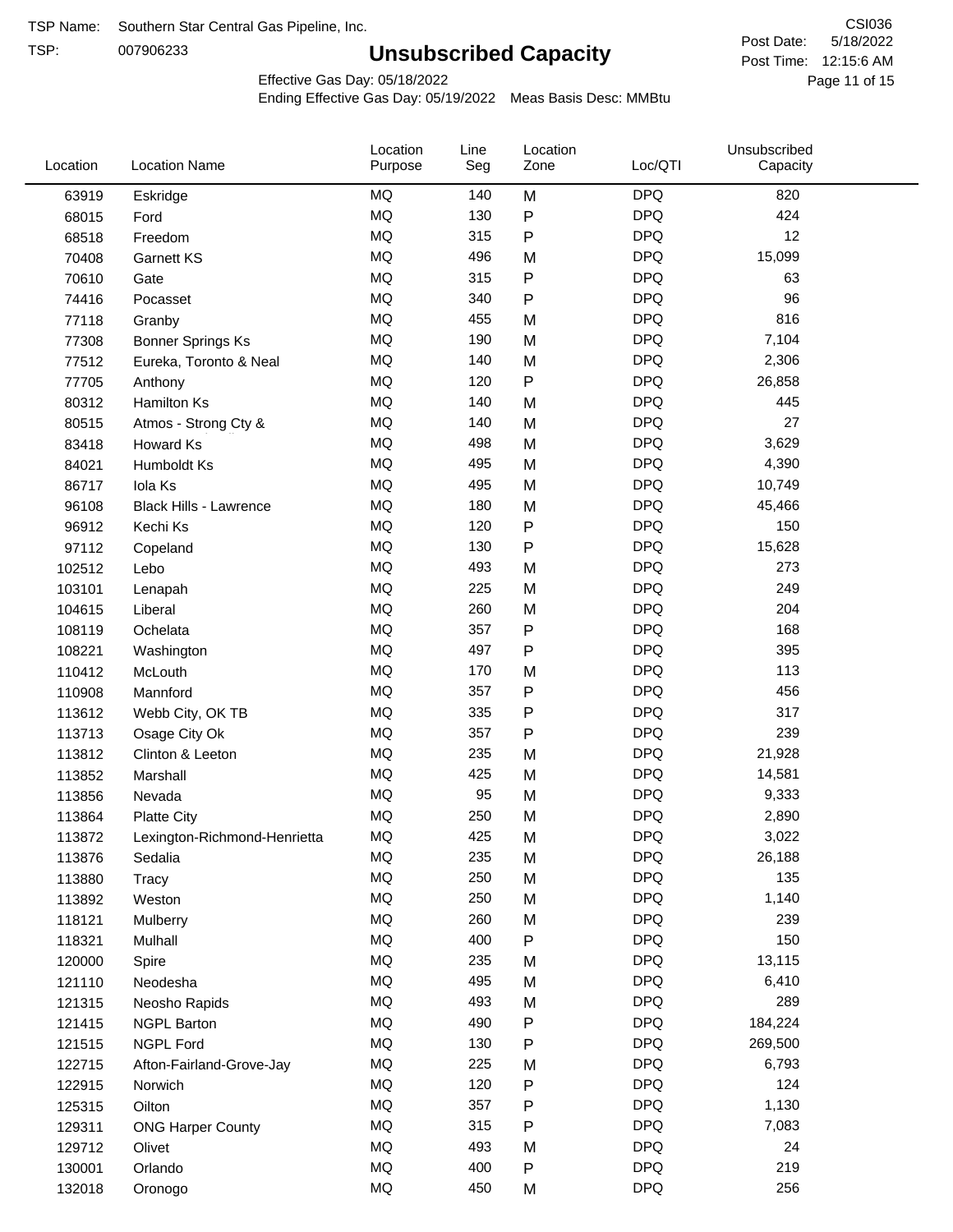TSP:

# **Unsubscribed Capacity**

5/18/2022 Page 12 of 15 Post Time: 12:15:6 AM CSI036 Post Date:

Effective Gas Day: 05/18/2022

| Location | <b>Location Name</b>             | Location<br>Purpose | Line<br>Seg | Location<br>Zone | Loc/QTI    | Unsubscribed<br>Capacity |  |
|----------|----------------------------------|---------------------|-------------|------------------|------------|--------------------------|--|
| 132519   | Osage City Ks                    | MQ                  | 140         | M                | <b>DPQ</b> | 3,551                    |  |
| 135533   | <b>PEPL Princeton</b>            | MQ                  | 496         | M                | <b>DPQ</b> | 106,178                  |  |
| 135808   | Partridge                        | MQ                  | 130         | P                | <b>DPQ</b> | 134                      |  |
| 136701   | <b>Black Hills Reno</b>          | MQ                  | 130         | P                | <b>DPQ</b> | 12,912                   |  |
| 137550   | <b>Black Hills South Wichita</b> | <b>MQ</b>           | 120         | P                | <b>DPQ</b> | 18,975                   |  |
| 139712   | Plattsburg                       | MQ                  | 250         | M                | <b>DPQ</b> | 1,764                    |  |
| 145950   | Merino                           | MQ                  | 490         | P                | <b>DPQ</b> | 156                      |  |
| 150418   | Ramona                           | MQ                  | 357         | P                | <b>DPQ</b> | 396                      |  |
| 151525   | Reading                          | MQ                  | 140         | M                | <b>DPQ</b> | 20                       |  |
| 154501   | Nelagoney                        | MQ                  | 334         | P                | <b>DPQ</b> | 179                      |  |
| 157025   | Severy                           | MQ                  | 498         | M                | <b>DPQ</b> | 142                      |  |
| 163100   | Superior                         | MQ                  | 265         | M                | <b>DPQ</b> | 336                      |  |
| 164725   | Sylvia                           | MQ                  | 130         | P                | <b>DPQ</b> | 141                      |  |
| 168112   | Transwestern Canadian - Del.     | MQ                  | 458         | P                | <b>DPQ</b> | 230,000                  |  |
| 168612   | Chetopa & Rural                  | <b>MQ</b>           | 260         | M                | <b>DPQ</b> | 678                      |  |
| 168620   | Edna & Bartlett                  | <b>MQ</b>           | 260         | M                | <b>DPQ</b> | 248                      |  |
| 172812   | Conner Area                      | MQ                  | 195         | M                | <b>DPQ</b> | 139                      |  |
| 172820   | Easton & Lowemont                | MQ                  | 195         | M                | <b>DPQ</b> | 223                      |  |
| 172822   | Savonburg & Elsmore              | MQ                  | 95          | M                | <b>DPQ</b> | 600                      |  |
| 172828   | <b>Fall River</b>                | <b>MQ</b>           | 498         | M                | <b>DPQ</b> | 378                      |  |
| 172832   | Galesburg                        | MQ                  | 495         | M                | <b>DPQ</b> | 191                      |  |
| 172834   | Atmos Energy - Olathe            | MQ                  | 190         | M                | <b>DPQ</b> | 23,240                   |  |
| 172836   | Havana                           | <b>MQ</b>           | 117         | M                | <b>DPQ</b> | 54                       |  |
| 172838   | Hillsdale                        | <b>MQ</b>           | 235         | M                | <b>DPQ</b> | 202                      |  |
| 172844   | Jarbalo                          | <b>MQ</b>           | 170         | M                | <b>DPQ</b> | 146                      |  |
| 172848   | Kickapoo                         | MQ                  | 250         | M                | <b>DPQ</b> | 241                      |  |
| 172855   | Liberty                          | <b>MQ</b>           | 260         | M                | <b>DPQ</b> | 2,880                    |  |
| 172857   | Linwood                          | MQ                  | 195         | M                | <b>DPQ</b> | 330                      |  |
| 172860   | Mc Cune                          | MQ                  | 260         | M                | <b>DPQ</b> | 242                      |  |
| 172862   | Moorehead                        | MQ                  | 495         | M                | <b>DPQ</b> | 32                       |  |
| 172864   | Moorehead Rural                  | MQ                  | 495         | M                | <b>DPQ</b> | 1,014                    |  |
| 172866   | Mound Valley                     | MQ                  | 260         | M                | <b>DPQ</b> | 101                      |  |
| 172870   | Niotaze                          | MQ                  | 117         | M                | <b>DPQ</b> | 351                      |  |
| 172880   | Pleasant Valley                  | MQ                  | 180         | M                | <b>DPQ</b> | 24                       |  |
| 172885   | Reno Area                        | MQ                  | 195         | M                | <b>DPQ</b> | 36                       |  |
| 172892   | Wyandotte                        | $\sf{MQ}$           | 190         | M                | <b>DPQ</b> | 10,018                   |  |
| 172944   | Coffeyville Area                 | MQ                  | 260         | M                | <b>DPQ</b> | 138,016                  |  |
| 173214   | Uniontown                        | MQ                  | 95          | M                | <b>DPQ</b> | 276                      |  |
| 176819   | Viola                            | MQ                  | 120         | Ρ                | <b>DPQ</b> | 120                      |  |
| 180311   | Wakita                           | MQ                  | 315         | Ρ                | <b>DPQ</b> | 74                       |  |
| 181013   | Walton                           | MQ                  | 140         | M                | <b>DPQ</b> | 138                      |  |
| 181715   | Wann                             | MQ                  | 225         | M                | <b>DPQ</b> | 65                       |  |
| 223001   | Atchison Eng Defense Ind Plt     | $\sf{MQ}$           | 90          | M                | <b>DPQ</b> | 137                      |  |
| 224501   | <b>ICI Chemical Plant</b>        | MQ                  | 450         | M                | <b>DPQ</b> | 1,880                    |  |
| 225001   | Augusta Sewage Plant             | MQ                  | 295         | Ρ                | <b>DPQ</b> | 63                       |  |
| 243501   | <b>Beech Aircraft Plant</b>      | MQ                  | 120         | P                | <b>DPQ</b> | 5,725                    |  |
| 253001   | Roenbaugh Lease Irrigation       | MQ                  | 130         | P                | <b>DPQ</b> | 107                      |  |
| 266001   | Boeing No 2 Plant                | MQ                  | 120         | P                | <b>DPQ</b> | 16,419                   |  |
| 274001   | Pleasant Valley Irr.             | MQ                  | 130         | P                | <b>DPQ</b> | 233                      |  |
|          |                                  |                     |             |                  |            |                          |  |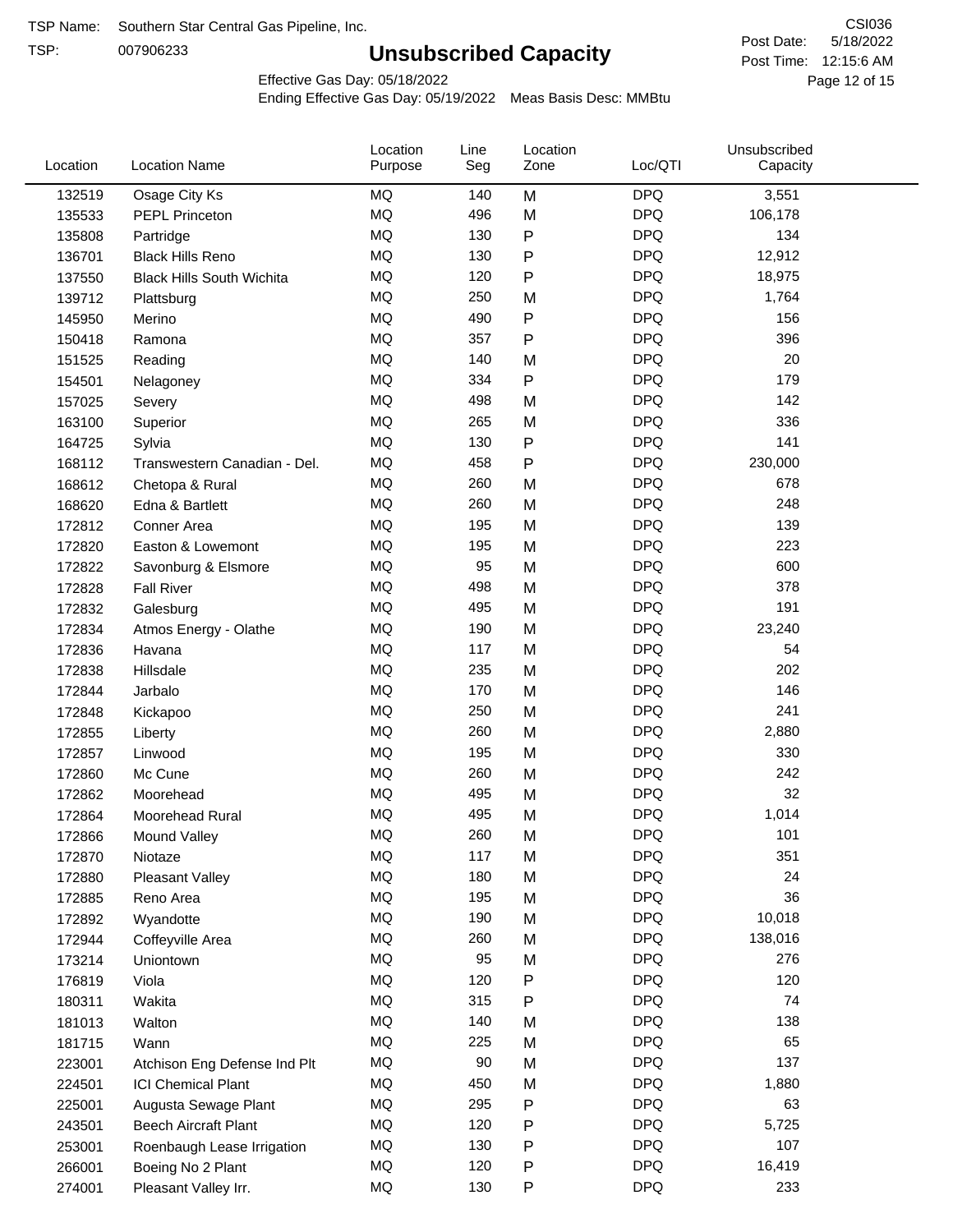TSP:

# **Unsubscribed Capacity**

5/18/2022 Page 13 of 15 Post Time: 12:15:6 AM CSI036 Post Date:

Effective Gas Day: 05/18/2022

| Location | <b>Location Name</b>            | Location<br>Purpose | Line<br>Seg | Location<br>Zone | Loc/QTI    | Unsubscribed<br>Capacity |  |
|----------|---------------------------------|---------------------|-------------|------------------|------------|--------------------------|--|
| 285501   | <b>Buildex Haydite Plant</b>    | MQ                  | 250         | M                | <b>DPQ</b> | 8,075                    |  |
| 290301   | So Ks & Ok Rr Depot Store &     | MQ                  | 177         | M                | <b>DPQ</b> | 2                        |  |
| 297501   | Cargill Salt                    | MQ                  | 315         | P                | <b>DPQ</b> | 639                      |  |
| 298001   | Carlson Prodts Mfg Plant        | MQ                  | 120         | P                | <b>DPQ</b> | 185                      |  |
| 303701   | Central Plain Feedyard          | MQ                  | 315         | P                | <b>DPQ</b> | 151                      |  |
| 310001   | Church SW Irrigation            | MQ                  | 130         | P                | <b>DPQ</b> | 60                       |  |
| 329401   | Phillips 66 Ponca City Refinery | MQ                  | 335         | $\mathsf{P}$     | <b>DPQ</b> | 10,000                   |  |
| 332501   | Lawrence Plt Atmos              | MQ                  | 195         | M                | <b>DPQ</b> | 64,427                   |  |
| 334101   | Copeland RE Irrigation          | <b>MQ</b>           | 130         | P                | <b>DPQ</b> | 60                       |  |
| 354001   | Derstein Irrigation             | MQ                  | 130         | P                | <b>DPQ</b> | 60                       |  |
| 355001   | Detrixhe S Irrigation           | MQ                  | 458         | P                | <b>DPQ</b> | 66                       |  |
| 363001   | Wilroads Irrigation             | MQ                  | 130         | P                | <b>DPQ</b> | 534                      |  |
| 378501   | <b>Empire Riverton</b>          | <b>MQ</b>           | 260         | M                | <b>DPQ</b> | 32,727                   |  |
| 378502   | <b>Empire Energy Center</b>     | <b>MQ</b>           | 455         | M                | <b>DPQ</b> | 99,068                   |  |
| 378503   | <b>Empire Stateline South</b>   | MQ                  | 260         | M                | <b>DPQ</b> | 35,000                   |  |
| 378504   | <b>Empire Stateline North</b>   | MQ                  | 260         | M                | <b>DPQ</b> | 61,589                   |  |
| 383501   | <b>FMC Chemical Plant</b>       | MQ                  | 195         | M                | <b>DPQ</b> | 4,709                    |  |
| 385001   | Farley Machine Shop             | MQ                  | 45          | P                | <b>DPQ</b> | 61                       |  |
| 387001   | PCS Phosphate                   | MQ                  | 260         | M                | <b>DPQ</b> | 1,255                    |  |
| 388001   | Dodge City Plt Koch Nitrogen    | MQ                  | 130         | P                | <b>DPQ</b> | 53,235                   |  |
| 411501   | Gaines FD Burkett Lease         | MQ                  | 140         | M                | <b>DPQ</b> | 262                      |  |
| 428601   | Glacier Mckee-Miller-Thrall-Ma  | <b>MQ</b>           | 140         | M                | <b>DPQ</b> | 126                      |  |
| 433001   | Goodyear Topeka Tire Plant      | <b>MQ</b>           | 180         | M                | <b>DPQ</b> | 5,724                    |  |
| 435501   | <b>Gospel Church Building</b>   | <b>MQ</b>           | 195         | M                | <b>DPQ</b> | $\overline{2}$           |  |
| 441300   | Kansas Hugoton                  | 7S                  | 130         | $\mathsf{P}$     | SGQ        | 51,555                   |  |
| 442350   | Sedalia @ Ottawa                | 7S                  | 235         | M                | SGQ        | 904                      |  |
| 442351   | Little Mo                       | 7S                  | 235         | M                | SGQ        | 0                        |  |
| 443150   | <b>Straight Blackwell</b>       | 7S                  | 315         | P                | SGQ        | 0                        |  |
| 443151   | Waynoka Lateral                 | 7S                  | 315         | P                | SGQ        | 102,337                  |  |
| 443152   | Straight Blackwell @ Beaver     | 7S                  | 315         | P                | SGQ        | 47,725                   |  |
| 443800   | <b>Edmond Blackwell</b>         | 7S                  | 380         | P                | SGQ        | 284                      |  |
| 443851   | LS385 Delivery Constraint       | 7S                  | 385         | P                | SGQ        | 134,541                  |  |
| 444001   | West Edmond                     | 7S                  | 400         | P                | SGQ        | 2,440                    |  |
| 444003   | South Maysville Delivery        | 7S                  | 400         | P                | SGQ        | 105,412                  |  |
| 444550   | Saginaw CS Area Deliveries      | 7S                  | 455         | M                | SGQ        | 71,239                   |  |
| 444580   | Canadian Blackwell              | 7S                  | 458         | P                | SGQ        | 0                        |  |
| 444581   | Canadian Blackwell @            | 7S                  | 458         | P                | SGQ        | 104,611                  |  |
| 444582   | Canadian Blackwell @ Mutual     | 7S                  | 458         | P                | SGQ        | 0                        |  |
| 444901   | <b>Rawlins Hesston Delivery</b> | 7S                  | 490         | P                | SGQ        | 122,424                  |  |
| 444902   | <b>Riner Delivery</b>           | 7S                  | 490         | P                | SGQ        | 185,693                  |  |
| 445538   | Montezuma CS                    | MV                  | 130         | P                | <b>MLQ</b> | 53,201                   |  |
| 445569   | <b>Riner CS</b>                 | MV                  | 490         | P                | <b>MLQ</b> | 0                        |  |
| 445577   | Levant CS                       | MV                  | 490         | P                | <b>MLQ</b> | 384                      |  |
| 449003   | Edmond CS w/o OK                | MV                  | 400         | P                | <b>MLQ</b> | 1,763                    |  |
| 462001   | <b>Heartland Cement Plant</b>   | MQ                  | 495         | M                | <b>DPQ</b> | 1,046                    |  |
| 465001   | Herzog Cont                     | MQ                  | 250         | M                | <b>DPQ</b> | 3,000                    |  |
| 495501   | Kanopolis Salt Plt Independent  | MQ                  | 265         | M                | <b>DPQ</b> | 61                       |  |
| 519501   | Richie/Ripley                   | MQ                  | 120         | P                | <b>DPQ</b> | 448                      |  |
| 522502   | Lawrence Power Plt              | MQ                  | 180         | M                | <b>DPQ</b> | 138,069                  |  |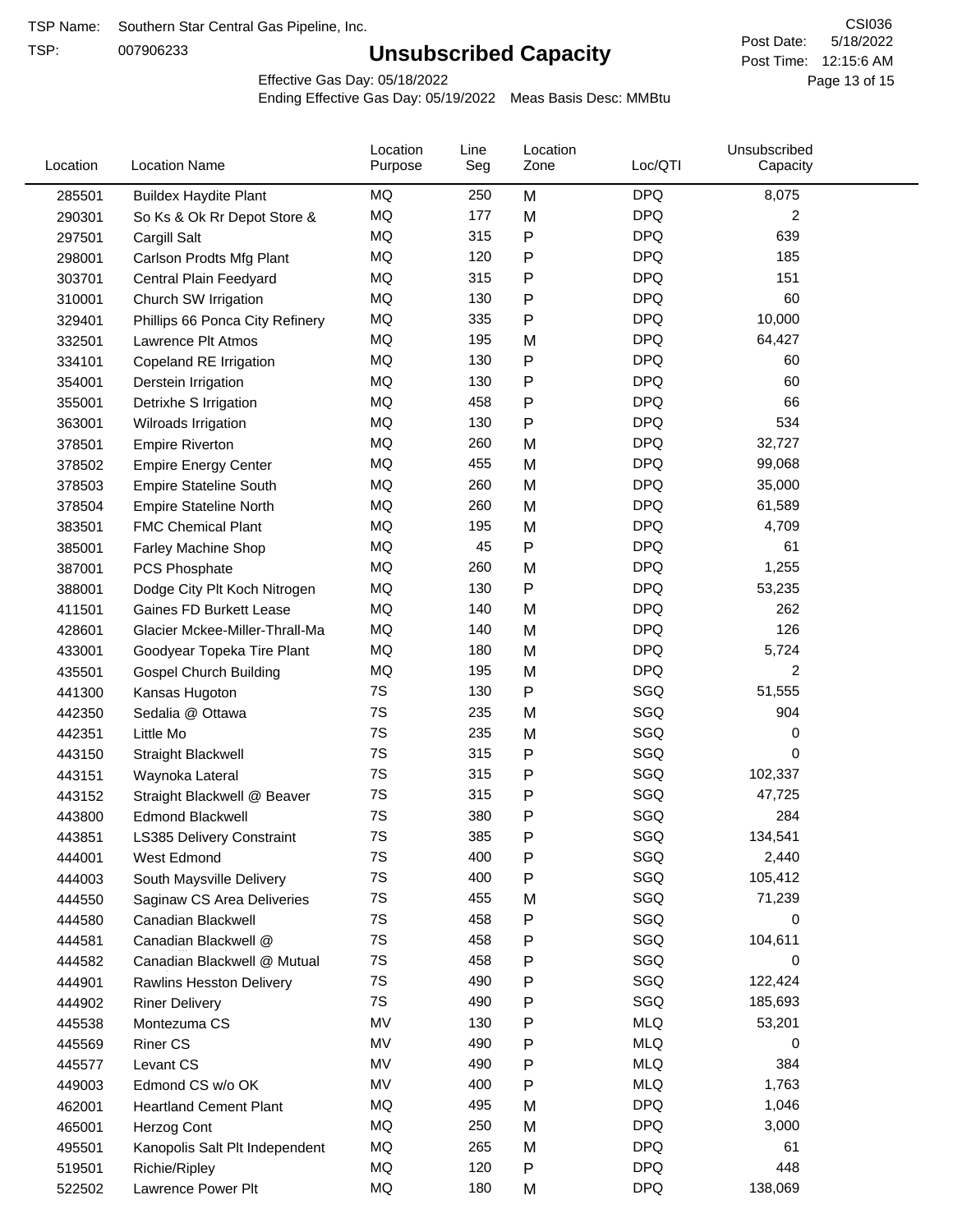TSP:

# **Unsubscribed Capacity**

5/18/2022 Page 14 of 15 Post Time: 12:15:6 AM CSI036 Post Date:

Effective Gas Day: 05/18/2022

| Location | <b>Location Name</b>                     | Location<br>Purpose | Line<br>Seg | Location<br>Zone | Loc/QTI    | Unsubscribed<br>Capacity |  |
|----------|------------------------------------------|---------------------|-------------|------------------|------------|--------------------------|--|
| 526001   | Ks Pen Boiler                            | <b>MQ</b>           | 195         | M                | <b>DPQ</b> | 805                      |  |
| 526201   | Ks Pen Kitchen                           | MQ                  | 195         | M                | <b>DPQ</b> | 626                      |  |
| 527502   | <b>Black Hills- Lawrence Service</b>     | MQ                  | 195         | M                | <b>DPQ</b> | 46                       |  |
| 527701   | <b>Black Hills- Matfield Green</b>       | <b>MQ</b>           | 140         | M                | <b>DPQ</b> | 61                       |  |
| 527702   | <b>Black Hills- Towanda Service</b>      | <b>MQ</b>           | 300         | M                | <b>DPQ</b> | 48                       |  |
| 527704   | <b>Black Hills-Wellington</b>            | MQ                  | 333         | P                | <b>DPQ</b> | 48                       |  |
| 527705   | <b>Black Hills- Belle Plaine Service</b> | MQ                  | 333         | P                | <b>DPQ</b> | 84                       |  |
| 527706   | <b>Black Hills- S Wichita</b>            | MQ                  | 120         | P                | <b>DPQ</b> | 5                        |  |
| 541001   | L&S Beckerview, Inc                      | MQ                  | 90          | M                | <b>DPQ</b> | 137                      |  |
| 544101   | Knight Feedlot                           | MQ                  | 265         | M                | <b>DPQ</b> | 138                      |  |
| 545801   | Jayhawk Chemical Plant                   | MQ                  | 260         | M                | <b>DPQ</b> | 2,313                    |  |
| 560001   | Leavenworth Co Shop Heating              | MQ                  | 195         | M                | <b>DPQ</b> | 10                       |  |
| 571001   | <b>Bunge Milling Grain Dryer</b>         | MQ                  | 90          | M                | <b>DPQ</b> | 2,354                    |  |
| 588701   | Lyons Wtr Pump Station                   | <b>MQ</b>           | 45          | P                | <b>DPQ</b> | 61                       |  |
| 592501   | <b>MEC Machine Shop</b>                  | MQ                  | 177         | M                | <b>DPQ</b> | 186                      |  |
| 620001   | Langdon Pump Station                     | MQ                  | 130         | $\mathsf{P}$     | <b>DPQ</b> | 1,000                    |  |
| 630204   | Ralph Green Powerplant                   | MQ                  | 235         | M                | <b>DPQ</b> | 19,500                   |  |
| 633001   | Mo State School Higginsville             | MQ                  | 425         | M                | <b>DPQ</b> | 164                      |  |
| 640001   | Monarch Humboldt Cem Plt                 | MQ                  | 495         | M                | <b>DPQ</b> | 8,127                    |  |
| 654101   | Mull Farms Irrigation                    | MQ                  | 130         | P                | <b>DPQ</b> | 186                      |  |
| 707001   | Oxford Alfala Dehy Plant                 | MQ                  | 333         | P                | <b>DPQ</b> | 647                      |  |
| 709501   | <b>ONEOK Hutchinson Frac Plt</b>         | MQ                  | 130         | P                | <b>DPQ</b> | 11,186                   |  |
| 719001   | Petrolite Wax Refinery                   | MQ                  | 357         | P                | <b>DPQ</b> | 4,930                    |  |
| 720001   | Woolaroc Lodge Phillips F                | MQ                  | 357         | P                | <b>DPQ</b> | 168                      |  |
| 725001   | Harrisonville Prod Phillips Pp           | MQ                  | 235         | M                | <b>DPQ</b> | 1,414                    |  |
| 725602   | Wichita Pump Sta Phillips Ppl            | MQ                  | 120         | $\mathsf{P}$     | <b>DPQ</b> | 641                      |  |
| 731001   | Pines Int'l Dehy Plant                   | MQ                  | 195         | M                | <b>DPQ</b> | 273                      |  |
| 739001   | Danny D. & Susan J. Post                 | MQ                  | 130         | P                | <b>DPQ</b> | 60                       |  |
| 753501   | Quivira Country Club House               | MQ                  | 190         | M                | <b>DPQ</b> | 121                      |  |
| 753701   | <b>ONEOK Medford</b>                     | MQ                  | 458         | P                | <b>DPQ</b> | 44,700                   |  |
| 813001   | Wineteer School 260                      | MQ                  | 295         | P                | <b>DPQ</b> | 203                      |  |
| 813401   | Grant School 497                         | MQ                  | 195         | M                | <b>DPQ</b> | 45                       |  |
| 815401   | Minneha Grade School 259                 | ΜQ                  | 120         | Ρ                | <b>DPQ</b> | 185                      |  |
| 846001   | Smith D Irrigation                       | MQ                  | 265         | M                | <b>DPQ</b> | 61                       |  |
| 850001   | Snook M Irrigation                       | MQ                  | 130         | Ρ                | <b>DPQ</b> | 44                       |  |
| 865001   | Southwest Elect Mfg Plant                | MQ                  | 400         | Ρ                | <b>DPQ</b> | 394                      |  |
| 875001   | Stahl Spec Aluminum Alloy                | MQ                  | 235         | M                | <b>DPQ</b> | 4,936                    |  |
| 877001   | St Dept Boys Indust School               | MQ                  | 180         | M                | <b>DPQ</b> | 407                      |  |
| 910001   | <b>Total Ark City Oil Refinery</b>       | ΜQ                  | 333         | M                | <b>DPQ</b> | 203                      |  |
| 926501   | <b>Urschel DR Irrigation</b>             | MQ                  | 458         | Ρ                | <b>DPQ</b> | 256                      |  |
| 928001   | Mcconnell Air Force Base                 | MQ                  | 295         | P                | <b>DPQ</b> | 7,803                    |  |
| 929201   | Ft. Leavenworth Army Base                | MQ                  | 250         | M                | <b>DPQ</b> | 18,888                   |  |
| 932001   | Leavenworth Penitentiary                 | MQ                  | 250         | M                | <b>DPQ</b> | 3,206                    |  |
| 934201   | Va Admin Center                          | MQ                  | 195         | M                | <b>DPQ</b> | 6,827                    |  |
| 962001   | Sunflower Electric - Judson              | MQ                  | 130         | P                | <b>DPQ</b> | 70,924                   |  |
| 990001   | Yost LM Irrigation                       | MQ                  | 265         | M                | <b>DPQ</b> | 61                       |  |
| 999000   | PMI - Prod to Mkt Interface              | MQ                  | 909         | P                | <b>DPQ</b> | 0                        |  |
| 999000   | PMI - Prod to Mkt Interface              | M <sub>2</sub>      | 909         | M                | <b>RPQ</b> | 0                        |  |
| 999001   | Rawlins-Hesston P/M Interface            | MQ                  | 490         | P                | <b>DPQ</b> | 180,938                  |  |